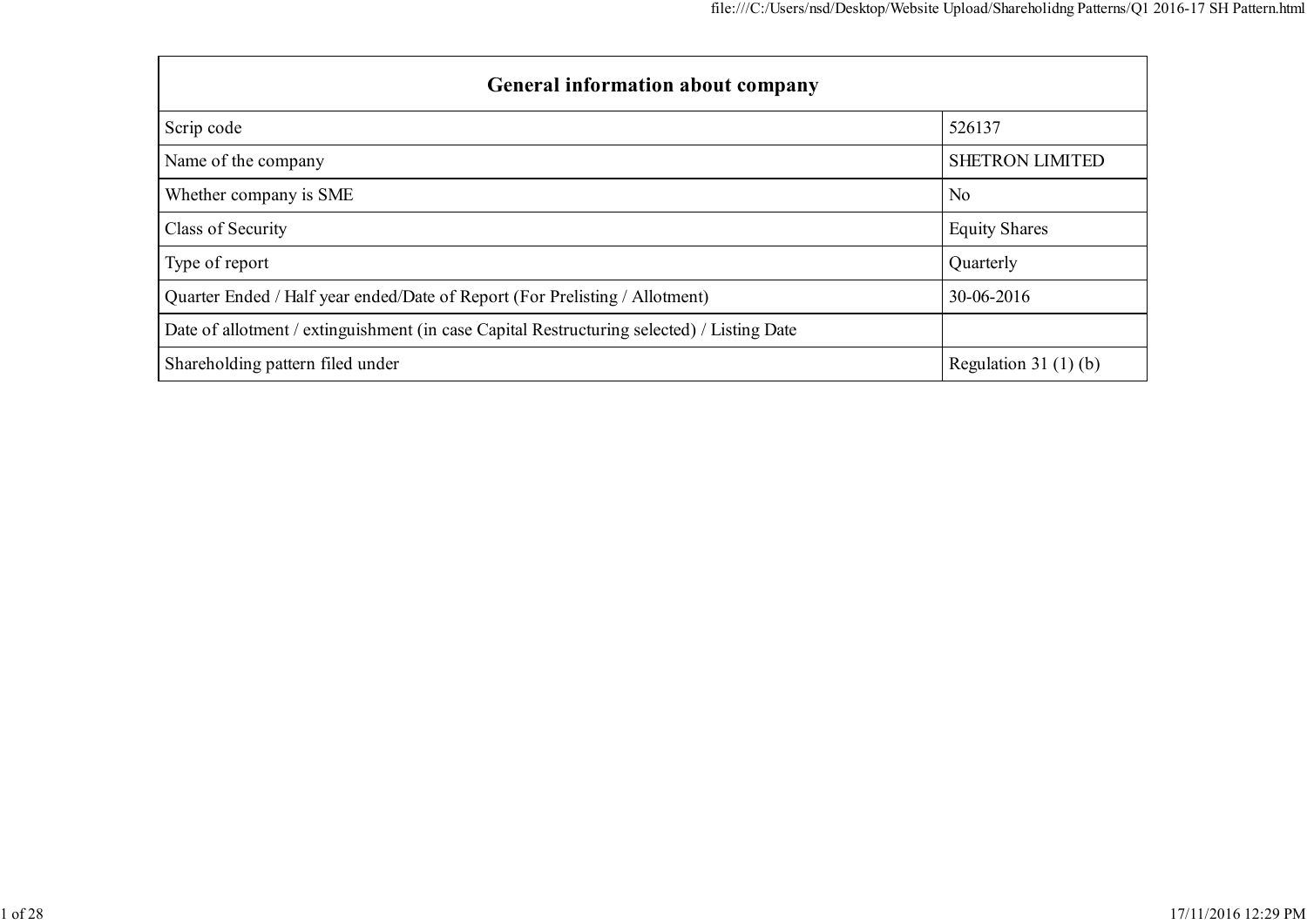| Sr. No. | Particular                                                                             | Yes/No         |
|---------|----------------------------------------------------------------------------------------|----------------|
|         | Whether the Listed Entity has issued any partly paid up shares?                        | N <sub>0</sub> |
|         | Whether the Listed Entity has issued any Convertible Securities?                       | N <sub>o</sub> |
|         | Whether the Listed Entity has issued any Warrants?                                     | N <sub>0</sub> |
|         | Whether the Listed Entity has any shares against which depository receipts are issued? | N <sub>0</sub> |
|         | Whether the Listed Entity has any shares in locked-in?                                 | N <sub>o</sub> |
|         | Whether any shares held by promoters are pledge or otherwise encumbered?               | Yes            |
|         | Whether company has equity shares with differential voting rights?                     | N <sub>0</sub> |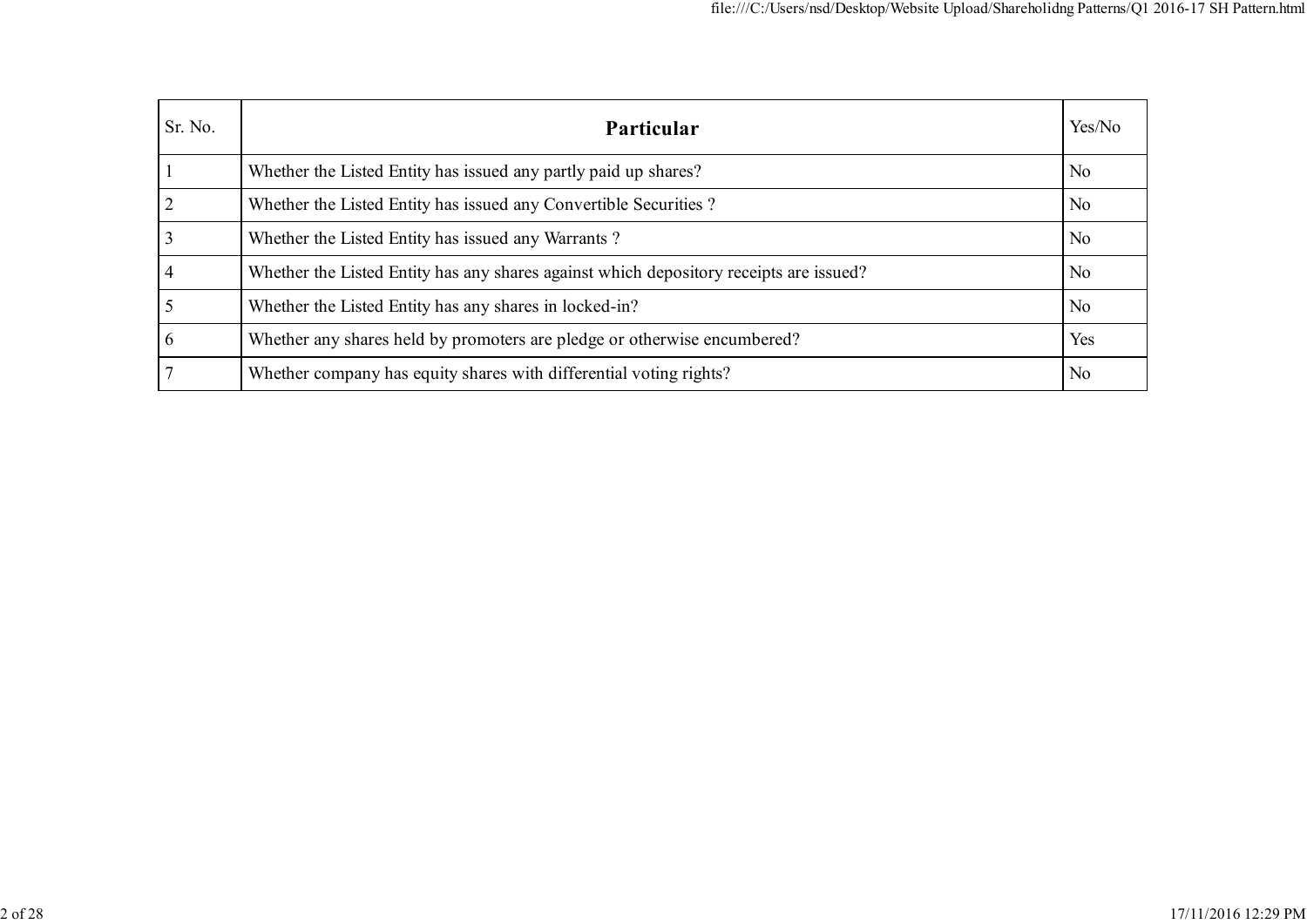|                 | <b>Table I - Summary Statement holding of specified securities</b> |                         |                                   |                            |                          |                           |                                                                          |                                                                  |               |         |                     |  |  |  |
|-----------------|--------------------------------------------------------------------|-------------------------|-----------------------------------|----------------------------|--------------------------|---------------------------|--------------------------------------------------------------------------|------------------------------------------------------------------|---------------|---------|---------------------|--|--|--|
|                 |                                                                    |                         | No. of                            | No. Of<br>Partly           | No. Of<br>shares         | Total nos.<br>shares held | Shareholding as<br>a % of total no.<br>of shares                         | Number of Voting Rights held in each<br>class of securities (IX) |               |         |                     |  |  |  |
| Category<br>(1) | Category of<br>shareholder                                         | Nos. Of<br>shareholders | fully paid<br>up equity<br>shares | paid-up<br>equity          | underlying<br>Depository | $(VII) =$<br>$(IV)+(V)+$  | (calculated as<br>per SCRR,<br>1957) (VIII) As<br>$a\%$ of<br>$(A+B+C2)$ | No of Voting (XIV) Rights                                        |               |         | Total as a          |  |  |  |
|                 | (II)                                                               | (III)                   | $\text{held (IV)}$                | shares<br>$\text{held}(V)$ | Receipts<br>(VI)         | (VI)                      |                                                                          | Class eg:<br>X                                                   | Class<br>eg:y | Total   | $%$ of<br>$(A+B+C)$ |  |  |  |
| (A)             | Promoter $\&$<br>Promoter<br>Group                                 | 16                      | 5815895                           |                            |                          | 5815895                   | 64.6                                                                     | 5815895                                                          |               | 5815895 | 64.6                |  |  |  |
| (B)             | Public                                                             | 4668                    | 3187405                           |                            |                          | 3187405                   | 35.4                                                                     | 3187405                                                          |               | 3187405 | 35.4                |  |  |  |
| (C)             | Non<br>Promoter-<br>Non Public                                     |                         |                                   |                            |                          |                           |                                                                          |                                                                  |               |         |                     |  |  |  |
| (C1)            | <b>Shares</b><br>underlying<br><b>DRs</b>                          |                         |                                   |                            |                          |                           |                                                                          |                                                                  |               |         |                     |  |  |  |
| (C2)            | Shares held<br>by<br>Employee<br><b>Trusts</b>                     |                         |                                   |                            |                          |                           |                                                                          |                                                                  |               |         |                     |  |  |  |
|                 | Total                                                              | 4684                    | 9003300                           |                            |                          | 9003300                   |                                                                          | 9003300                                                          |               | 9003300 | 100                 |  |  |  |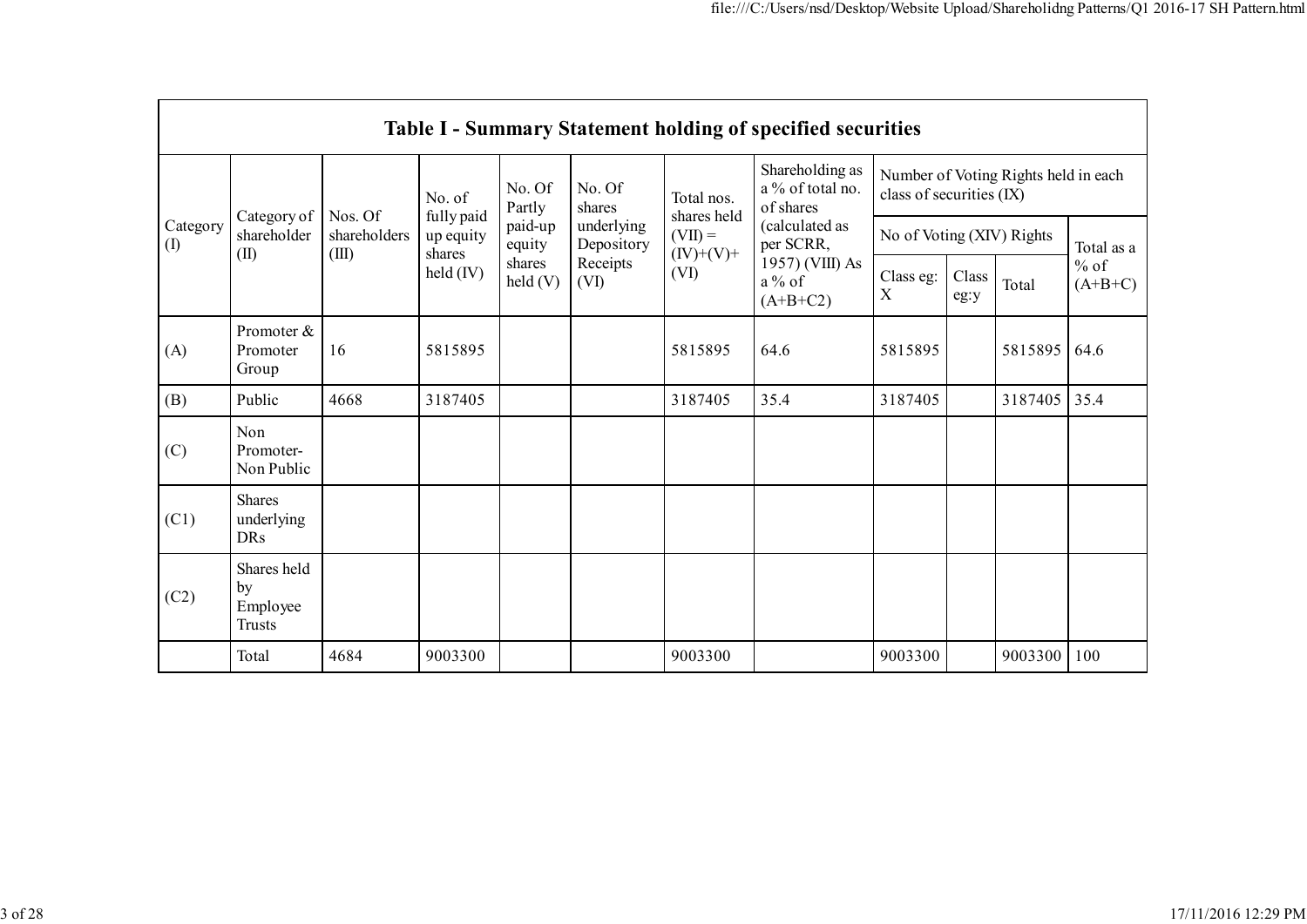|                 | Table I - Summary Statement holding of specified securities |                                                                                          |                                                                             |                                                                                                                  |                                                                                                 |                                        |                                               |                                                                     |                                                      |                                       |  |  |  |
|-----------------|-------------------------------------------------------------|------------------------------------------------------------------------------------------|-----------------------------------------------------------------------------|------------------------------------------------------------------------------------------------------------------|-------------------------------------------------------------------------------------------------|----------------------------------------|-----------------------------------------------|---------------------------------------------------------------------|------------------------------------------------------|---------------------------------------|--|--|--|
| Category<br>(1) | Category of<br>shareholder<br>(II)                          | No. Of<br><b>Shares</b><br>Underlying<br>Outstanding<br>convertible<br>securities<br>(X) | No. of<br><b>Shares</b><br>Underlying<br>Outstanding<br>Warrants<br>$(X_i)$ | No. Of<br>Shares<br>Underlying<br>Outstanding<br>convertible<br>securities and<br>No. Of<br>Warrants (Xi)<br>(a) | Shareholding,<br>as a $\%$<br>assuming full<br>conversion of<br>convertible<br>securities (as a | Number of<br>Locked in<br>shares (XII) |                                               | Number of<br>Shares pledged<br>or otherwise<br>encumbered<br>(XIII) |                                                      | Number of<br>equity shares<br>held in |  |  |  |
|                 |                                                             |                                                                                          |                                                                             |                                                                                                                  | percentage of<br>diluted share<br>capital) $(XI)$ =<br>$(VII)+(X)$ As a<br>$%$ of<br>$(A+B+C2)$ | No.<br>(a)                             | As a $%$<br>of total<br>Shares<br>held<br>(b) | No. $(a)$                                                           | As a $%$<br>of total<br><b>Shares</b><br>held<br>(b) | dematerialized<br>form $(XIV)$        |  |  |  |
| (A)             | Promoter &<br>Promoter<br>Group                             |                                                                                          |                                                                             |                                                                                                                  | 64.6                                                                                            |                                        |                                               | 475815                                                              | 8.18                                                 | 5815795                               |  |  |  |
| (B)             | Public                                                      |                                                                                          |                                                                             |                                                                                                                  | 35.4                                                                                            |                                        |                                               |                                                                     |                                                      | 2842472                               |  |  |  |
| (C)             | Non<br>Promoter-<br>Non Public                              |                                                                                          |                                                                             |                                                                                                                  |                                                                                                 |                                        |                                               |                                                                     |                                                      |                                       |  |  |  |
| (C1)            | <b>Shares</b><br>underlying<br><b>DRs</b>                   |                                                                                          |                                                                             |                                                                                                                  |                                                                                                 |                                        |                                               |                                                                     |                                                      |                                       |  |  |  |
| (C2)            | Shares held<br>by<br>Employee<br><b>Trusts</b>              |                                                                                          |                                                                             |                                                                                                                  |                                                                                                 |                                        |                                               |                                                                     |                                                      |                                       |  |  |  |
|                 | Total                                                       |                                                                                          |                                                                             |                                                                                                                  |                                                                                                 |                                        |                                               | 475815                                                              | 5.28                                                 | 8658267                               |  |  |  |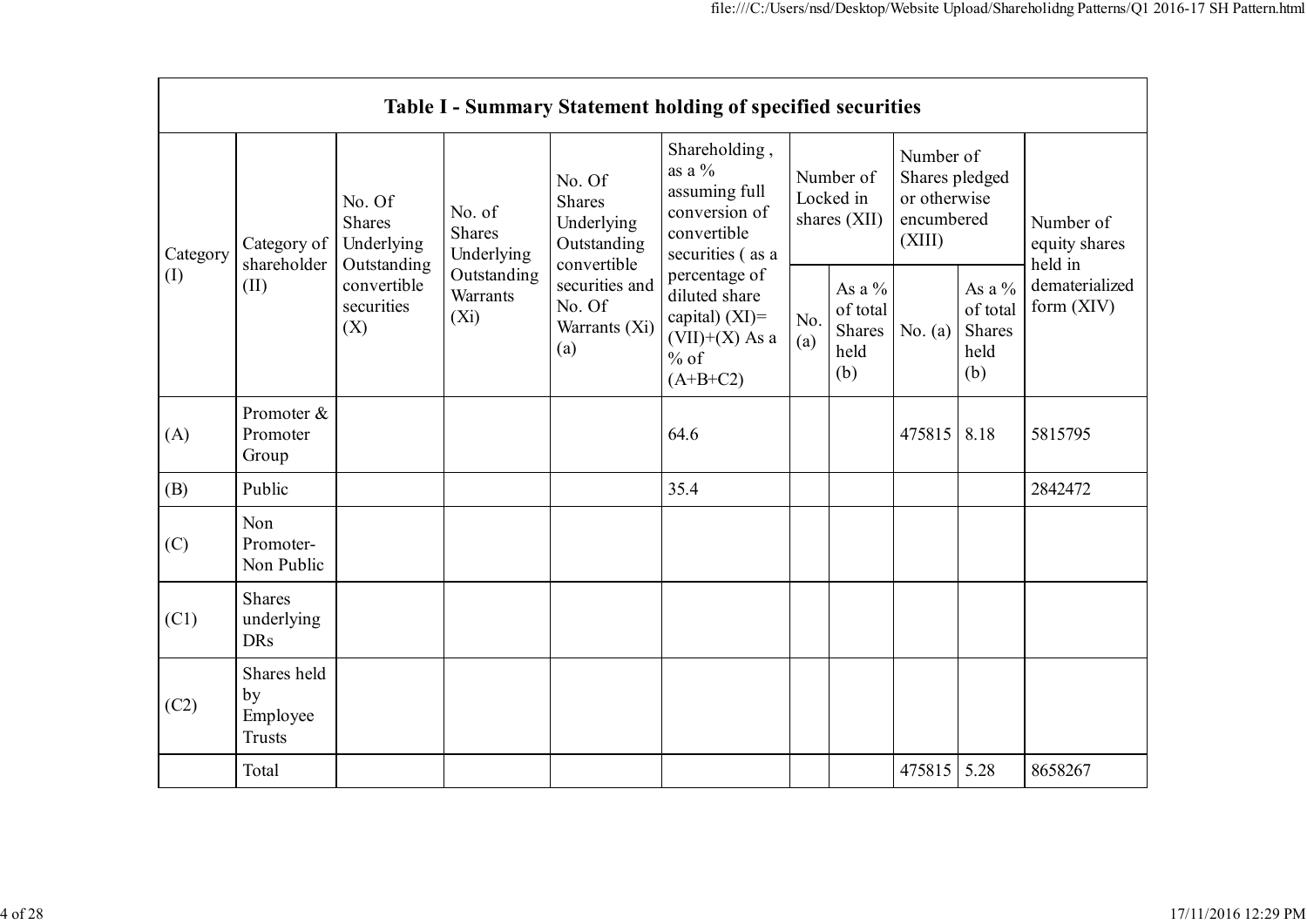|                                                               | Table II - Statement showing shareholding pattern of the Promoter and Promoter Group |                                  |                                   |                             |                          |                      |                                                                                  |                                                                  |               |         |                                 |
|---------------------------------------------------------------|--------------------------------------------------------------------------------------|----------------------------------|-----------------------------------|-----------------------------|--------------------------|----------------------|----------------------------------------------------------------------------------|------------------------------------------------------------------|---------------|---------|---------------------------------|
|                                                               |                                                                                      |                                  | No. of                            | No. Of<br>Partly            | No. Of<br>shares         | Total nos.<br>shares | Shareholding<br>as a % of<br>total no. of                                        | Number of Voting Rights held in<br>each class of securities (IX) |               |         |                                 |
| Sr.                                                           | Category & Name<br>of the<br>Shareholders (I)                                        | Nos. Of<br>shareholders<br>(III) | fully paid<br>up equity<br>shares | paid-up<br>equity<br>shares | underlying<br>Depository | held (VII)           | shares<br>(calculated as<br>per SCRR,<br>1957) (VIII)<br>As a % of<br>$(A+B+C2)$ | No of Voting (XIV) Rights                                        |               |         | Total<br>as a $\%$              |
|                                                               |                                                                                      |                                  | $\text{held (IV)}$                | held<br>(V)                 | Receipts<br>(VI)         | $(IV)+(V)+$<br>(VI)  |                                                                                  | Class eg:<br>$\mathbf X$                                         | Class<br>eg:y | Total   | of<br>Total<br>Voting<br>rights |
| $\boldsymbol{\mathsf{A}}$                                     | Table II - Statement showing shareholding pattern of the Promoter and Promoter Group |                                  |                                   |                             |                          |                      |                                                                                  |                                                                  |               |         |                                 |
| (1)                                                           | Indian                                                                               |                                  |                                   |                             |                          |                      |                                                                                  |                                                                  |               |         |                                 |
| (a)                                                           | Individuals/Hindu<br>undivided Family                                                | 9                                | 1993275                           |                             |                          | 1993275              | 22.14                                                                            | 1993275                                                          |               | 1993275 | 22.14                           |
| (d)                                                           | Any Other<br>(specify)                                                               | 5                                | 3740987                           |                             |                          | 3740987              | 41.55                                                                            | 3740987                                                          |               | 3740987 | 41.55                           |
| Sub-Total<br>(A)(1)                                           |                                                                                      | 14                               | 5734262                           |                             |                          | 5734262              | 63.69                                                                            | 5734262                                                          |               | 5734262 | 63.69                           |
| (2)                                                           | Foreign                                                                              |                                  |                                   |                             |                          |                      |                                                                                  |                                                                  |               |         |                                 |
| (a)                                                           | Individuals<br>(NonResident<br>Individuals/<br>Foreign<br>Individuals)               | $\overline{c}$                   | 81633                             |                             |                          | 81633                | 0.91                                                                             | 81633                                                            |               | 81633   | 0.91                            |
| Sub-Total<br>(A)(2)                                           |                                                                                      | $\overline{2}$                   | 81633                             |                             |                          | 81633                | 0.91                                                                             | 81633                                                            |               | 81633   | 0.91                            |
| Total<br>Shareholding<br>of Promoter<br>and Promoter<br>Group |                                                                                      | 16                               | 5815895                           |                             |                          | 5815895              | 64.6                                                                             | 5815895                                                          |               | 5815895 | 64.6                            |

 $\overline{a}$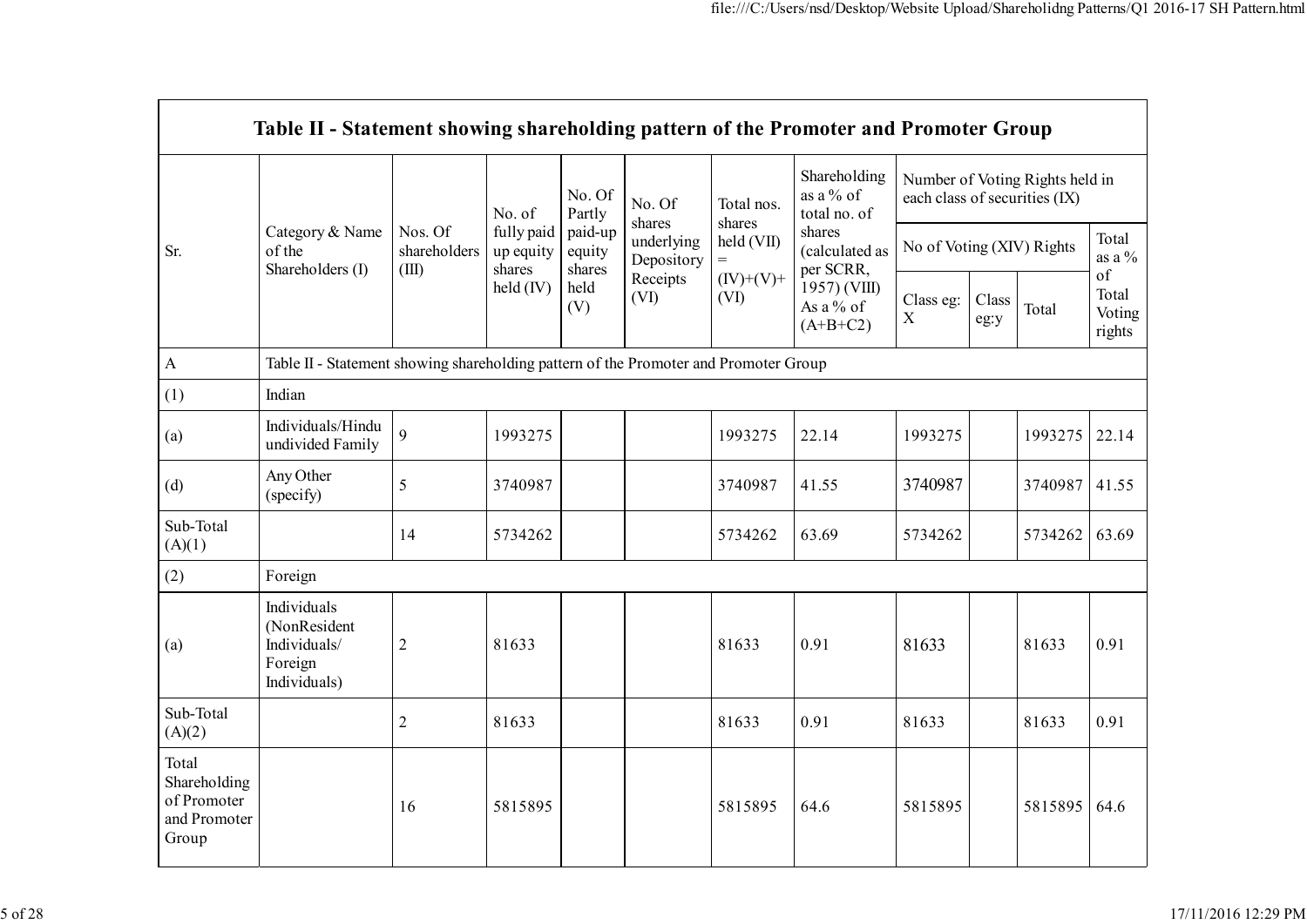| $(A)= (A)$<br>$(1)+(A)(2)$                                                     |                                                                                                                     |              |         |  |         |                  |         |         |                  |
|--------------------------------------------------------------------------------|---------------------------------------------------------------------------------------------------------------------|--------------|---------|--|---------|------------------|---------|---------|------------------|
| $\, {\bf B}$                                                                   | Table III - Statement showing shareholding pattern of the Public shareholder                                        |              |         |  |         |                  |         |         |                  |
| (1)                                                                            | Institutions                                                                                                        |              |         |  |         |                  |         |         |                  |
| (a)                                                                            | Mutual Funds                                                                                                        | $\mathbf{1}$ | 100     |  | 100     | $\boldsymbol{0}$ | 100     | 100     | $\boldsymbol{0}$ |
| Sub-Total<br>(B)(1)                                                            |                                                                                                                     | 1            | 100     |  | 100     | $\boldsymbol{0}$ | 100     | 100     | $\boldsymbol{0}$ |
| (3)                                                                            | Non-institutions                                                                                                    |              |         |  |         |                  |         |         |                  |
| (a(i))                                                                         | Individuals -<br>i.Individual<br>shareholders<br>holding nominal<br>share capital up to<br>Rs. 2 lakhs.             | 4543         | 1717124 |  | 1717124 | 19.07            | 1717124 | 1717124 | 19.07            |
| (a(ii))                                                                        | Individuals - ii.<br>Individual<br>shareholders<br>holding nominal<br>share capital in<br>excess of Rs. 2<br>lakhs. | 11           | 961248  |  | 961248  | 10.68            | 961248  | 961248  | 10.68            |
| (b)                                                                            | NBFCs registered<br>with RBI                                                                                        | $\mathbf{1}$ | 500     |  | 500     | 0.01             | 500     | 500     | 0.01             |
| (e)                                                                            | Any Other<br>(specify)                                                                                              | 112          | 508433  |  | 508433  | 5.65             | 508433  | 508433  | 5.65             |
| Sub-Total<br>(B)(3)                                                            |                                                                                                                     | 4667         | 3187305 |  | 3187305 | 35.4             | 3187305 | 3187305 | 35.4             |
| <b>Total Public</b><br>Shareholding<br>$(B)= (B)$<br>$(1)+(B)$<br>$(2)+(B)(3)$ |                                                                                                                     | 4668         | 3187405 |  | 3187405 | 35.4             | 3187405 | 3187405 | 35.4             |
| $\mathbf C$                                                                    | Table IV - Statement showing shareholding pattern of the Non Promoter- Non Public shareholder                       |              |         |  |         |                  |         |         |                  |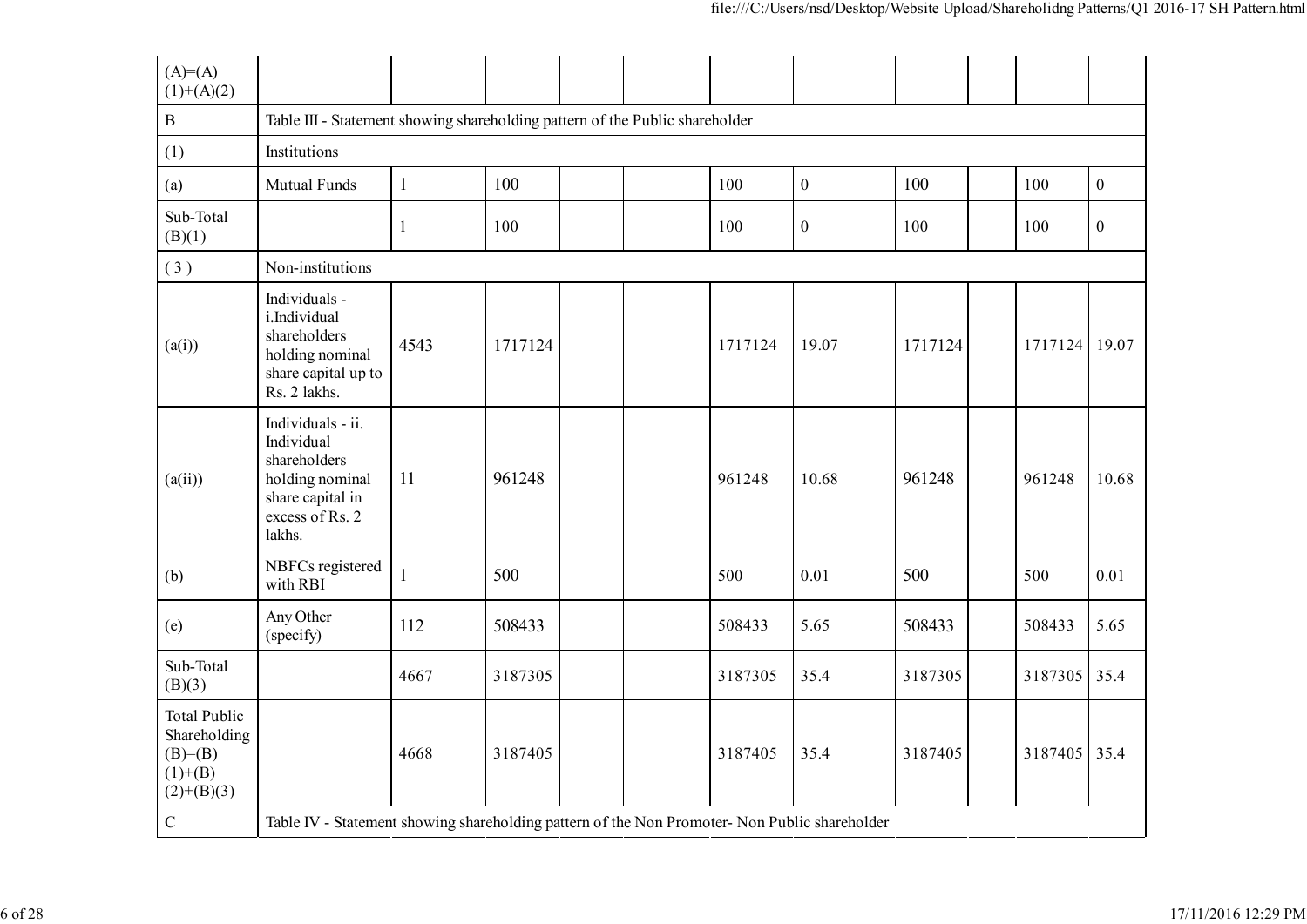| Total (<br>$A+B+C2$ | 4684 | 9003300 |  | 9003300 | 100 | 9003300 | 9003300 | 100 |
|---------------------|------|---------|--|---------|-----|---------|---------|-----|
| Total<br>$(A+B+C)$  | 4684 | 9003300 |  | 9003300 |     | 9003300 | 9003300 | 100 |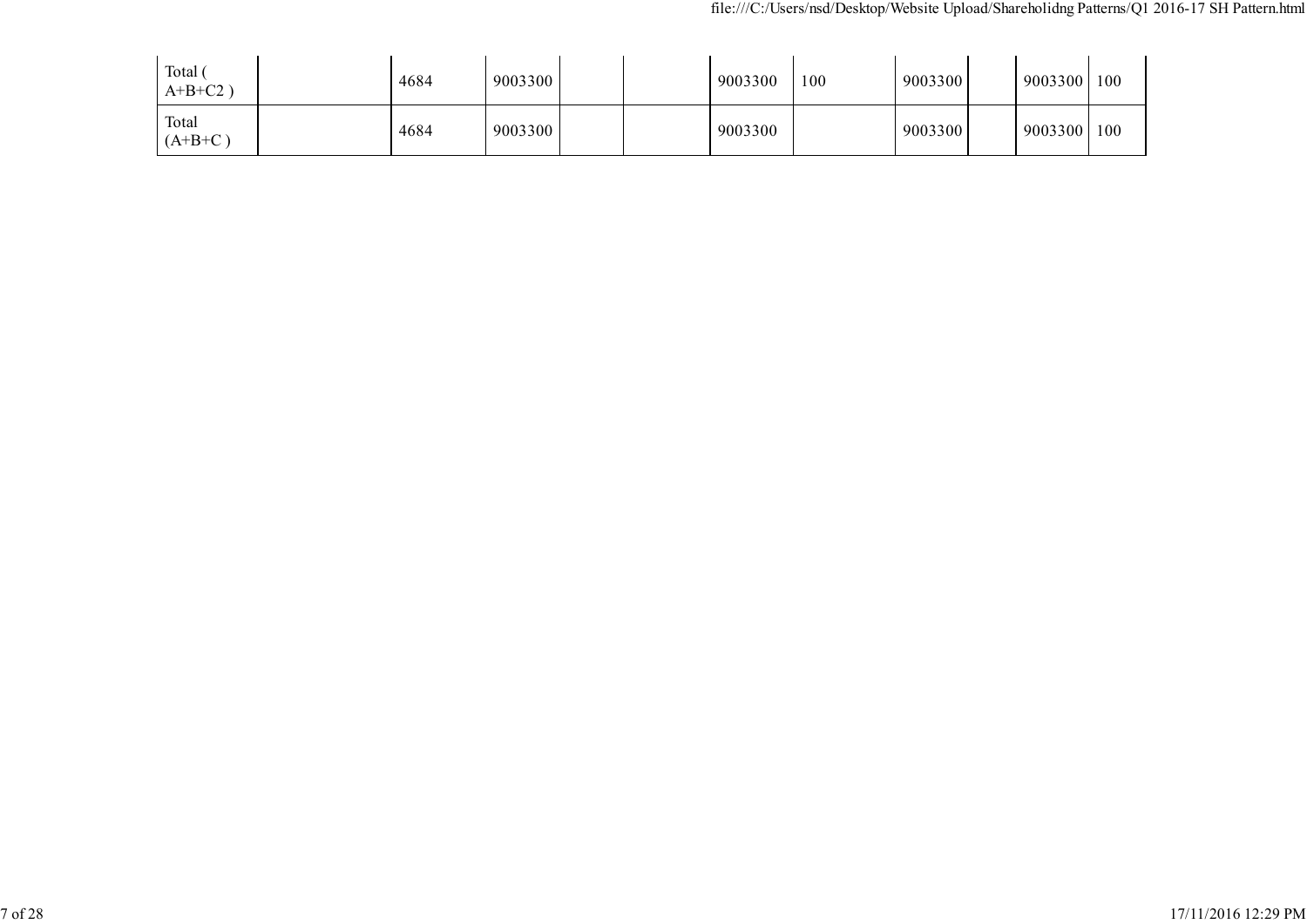|                                                                                        |                                                |                                                                |                                                                                                               | Table II - Statement showing shareholding pattern of the Promoter and Promoter Group      |                                        |                                                      |                                                                     |                                                   |                                       |
|----------------------------------------------------------------------------------------|------------------------------------------------|----------------------------------------------------------------|---------------------------------------------------------------------------------------------------------------|-------------------------------------------------------------------------------------------|----------------------------------------|------------------------------------------------------|---------------------------------------------------------------------|---------------------------------------------------|---------------------------------------|
| Sr.                                                                                    | No. Of<br><b>Shares</b><br>Underlying          | No. of<br>Shares<br>Underlying<br>Outstanding<br>Warrants (Xi) | No. Of Shares<br>Underlying<br>Outstanding<br>convertible<br>securities and<br>No. Of<br>Warrants (Xi)<br>(a) | Shareholding, as<br>a % assuming full<br>conversion of<br>convertible<br>securities (as a | Number of<br>Locked in<br>shares (XII) |                                                      | Number of<br>Shares pledged<br>or otherwise<br>encumbered<br>(XIII) |                                                   | Number of<br>equity shares<br>held in |
| $\mathbf{A}$                                                                           | Outstanding<br>convertible<br>securities $(X)$ |                                                                |                                                                                                               | percentage of<br>diluted share<br>capital) $(XI)$ =<br>(VII)+(X) As a %<br>of $(A+B+C2)$  | No.<br>(a)                             | As a $%$<br>of total<br><b>Shares</b><br>held<br>(b) | No. $(a)$                                                           | As a $\%$<br>of total<br><b>Shares</b><br>held(b) | dematerialized<br>form $(XIV)$        |
|                                                                                        |                                                |                                                                |                                                                                                               | Table II - Statement showing shareholding pattern of the Promoter and Promoter Group      |                                        |                                                      |                                                                     |                                                   |                                       |
| (1)                                                                                    | Indian                                         |                                                                |                                                                                                               |                                                                                           |                                        |                                                      |                                                                     |                                                   |                                       |
| (a)                                                                                    |                                                |                                                                |                                                                                                               | 22.14                                                                                     |                                        |                                                      | 375815                                                              | 18.85                                             | 1993275                               |
| (d)                                                                                    |                                                |                                                                |                                                                                                               | 41.55                                                                                     |                                        |                                                      | 100000                                                              | 2.67                                              | 3740987                               |
| Sub-Total<br>(A)(1)                                                                    |                                                |                                                                |                                                                                                               | 63.69                                                                                     |                                        |                                                      | 475815                                                              | 8.3                                               | 5734262                               |
| (2)                                                                                    | Foreign                                        |                                                                |                                                                                                               |                                                                                           |                                        |                                                      |                                                                     |                                                   |                                       |
| (a)                                                                                    |                                                |                                                                |                                                                                                               | 0.91                                                                                      |                                        |                                                      | $\boldsymbol{0}$                                                    | $\overline{0}$                                    | 81533                                 |
| Sub-Total<br>(A)(2)                                                                    |                                                |                                                                |                                                                                                               | 0.91                                                                                      |                                        |                                                      | $\mathbf{0}$                                                        | $\overline{0}$                                    | 81533                                 |
| Total<br>Shareholding<br>of Promoter<br>and Promoter<br>Group $(A)=A)$<br>$(1)+(A)(2)$ |                                                |                                                                |                                                                                                               | 64.6                                                                                      |                                        |                                                      | 475815                                                              | 8.18                                              | 5815795                               |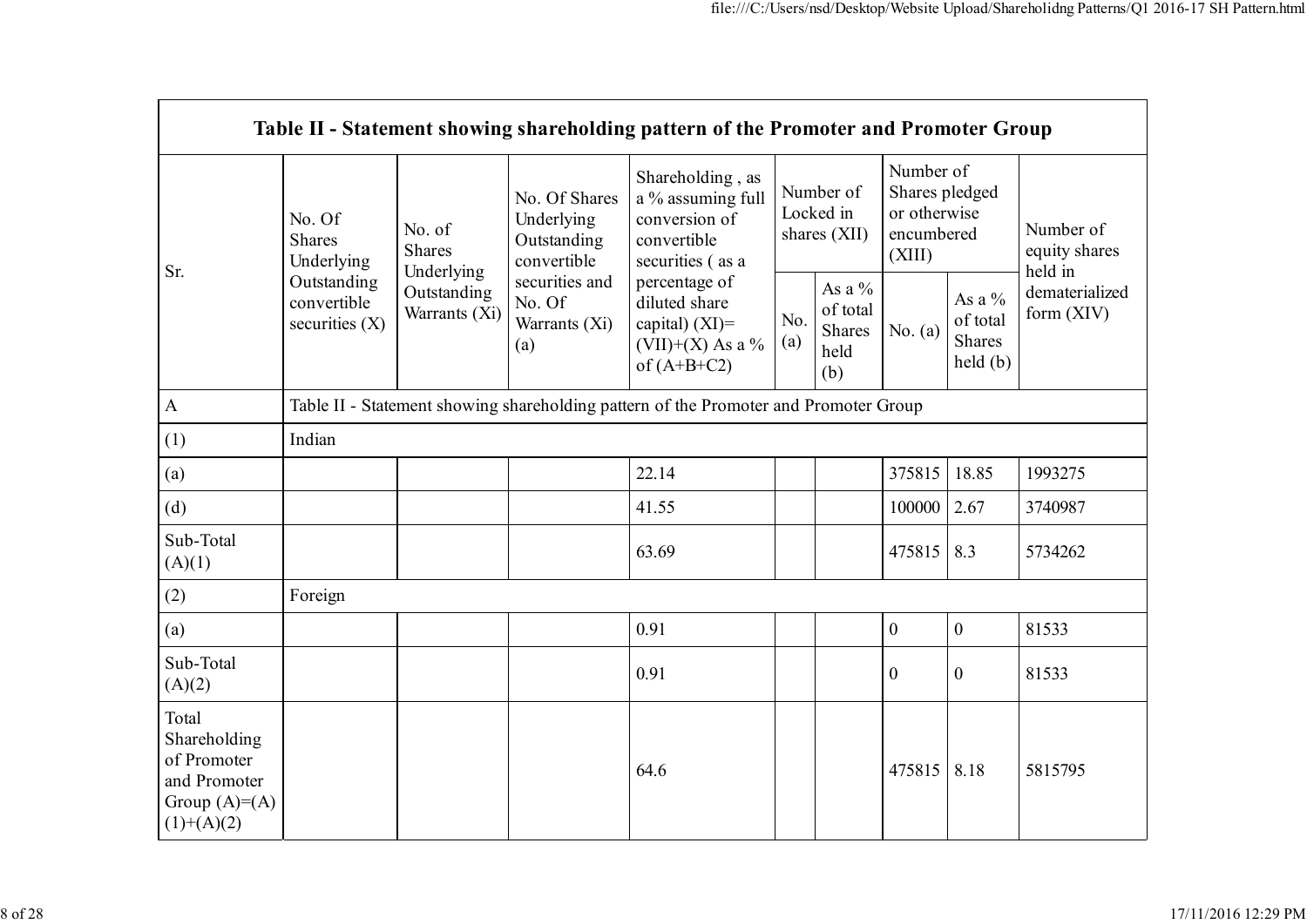| $\bf{B}$                                                                | Table III - Statement showing shareholding pattern of the Public shareholder |  |  |                                                                                               |  |  |        |      |                  |  |  |
|-------------------------------------------------------------------------|------------------------------------------------------------------------------|--|--|-----------------------------------------------------------------------------------------------|--|--|--------|------|------------------|--|--|
| (1)                                                                     | Institutions                                                                 |  |  |                                                                                               |  |  |        |      |                  |  |  |
| (a)                                                                     |                                                                              |  |  | $\boldsymbol{0}$                                                                              |  |  |        |      | $\boldsymbol{0}$ |  |  |
| Sub-Total<br>(B)(1)                                                     |                                                                              |  |  | $\boldsymbol{0}$                                                                              |  |  |        |      | $\boldsymbol{0}$ |  |  |
| (3)                                                                     | Non-institutions                                                             |  |  |                                                                                               |  |  |        |      |                  |  |  |
| (a(i))                                                                  |                                                                              |  |  | 19.07                                                                                         |  |  |        |      | 1498091          |  |  |
| (a(ii))                                                                 |                                                                              |  |  | 10.68                                                                                         |  |  |        |      | 936448           |  |  |
| (b)                                                                     |                                                                              |  |  | 0.01                                                                                          |  |  |        |      | 500              |  |  |
| (e)                                                                     |                                                                              |  |  | 5.65                                                                                          |  |  |        |      | 407433           |  |  |
| Sub-Total<br>(B)(3)                                                     |                                                                              |  |  | 35.4                                                                                          |  |  |        |      | 2842472          |  |  |
| <b>Total Public</b><br>Shareholding<br>$(B)=(B)(1)+(B)$<br>$(2)+(B)(3)$ |                                                                              |  |  | 35.4                                                                                          |  |  |        |      | 2842472          |  |  |
| $\mathcal{C}$                                                           |                                                                              |  |  | Table IV - Statement showing shareholding pattern of the Non Promoter- Non Public shareholder |  |  |        |      |                  |  |  |
| Total (<br>$A+B+C2$ )                                                   |                                                                              |  |  | 100                                                                                           |  |  |        |      | 8658267          |  |  |
| Total $(A+B+C)$                                                         |                                                                              |  |  |                                                                                               |  |  | 475815 | 5.28 | 8658267          |  |  |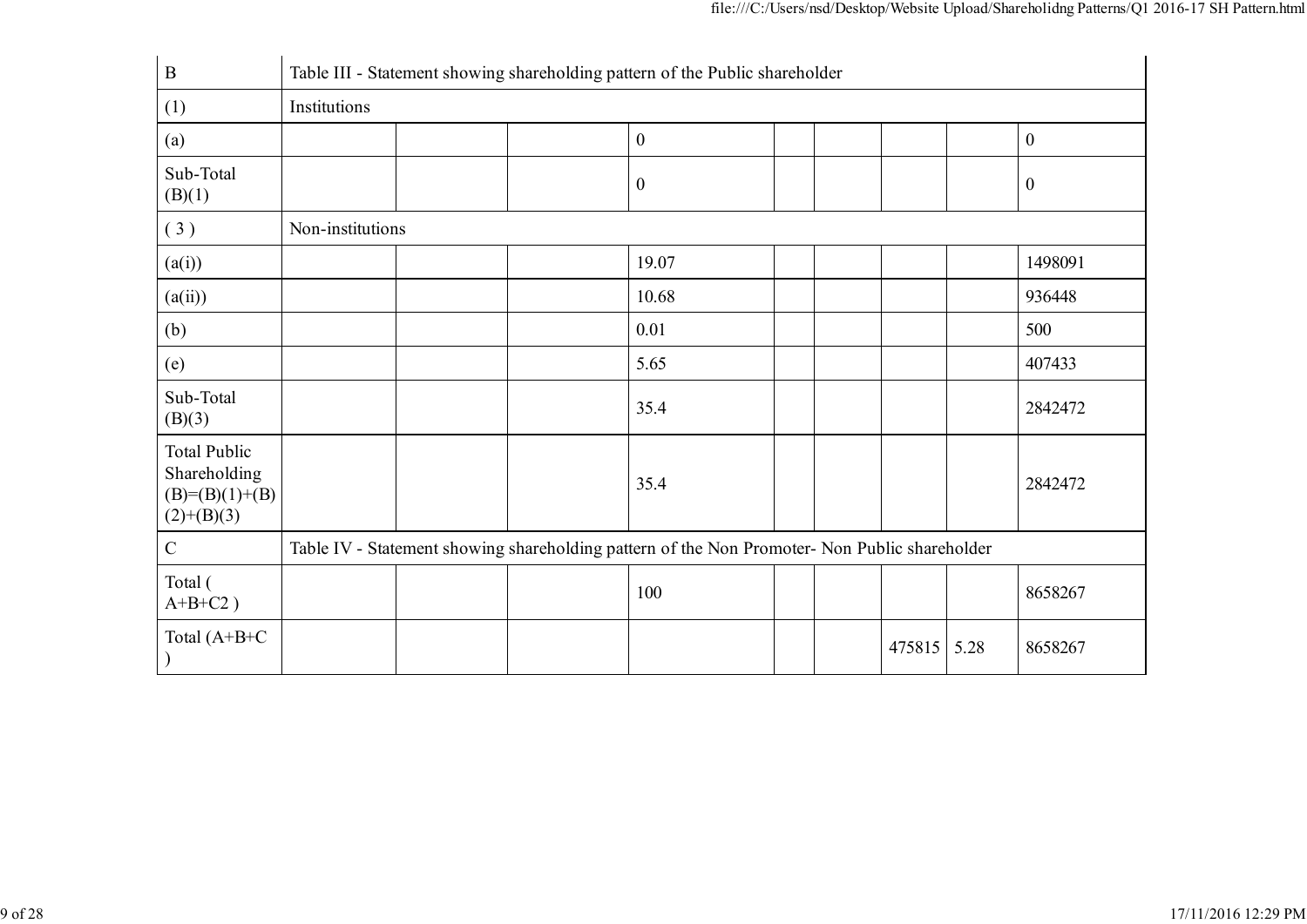| <b>Individuals/Hindu undivided Family</b>                                                                            |                                |                                                    |                                                 |                                                 |                                                 |                                                |                                                 |  |  |  |  |  |
|----------------------------------------------------------------------------------------------------------------------|--------------------------------|----------------------------------------------------|-------------------------------------------------|-------------------------------------------------|-------------------------------------------------|------------------------------------------------|-------------------------------------------------|--|--|--|--|--|
| Searial No.                                                                                                          | $\mathbf{1}$                   | $\overline{2}$                                     | $\overline{3}$                                  | $\overline{4}$                                  | 5                                               | 6                                              | $\overline{7}$                                  |  |  |  |  |  |
| Name of the<br>Shareholders (I)                                                                                      | <b>ANITA</b><br><b>PICARDO</b> | <b>DAKSHRAJ</b><br><b>DIWAKAR</b><br><b>SHETTY</b> | <b>DHANIKA</b><br><b>KARTIK</b><br><b>NAYAK</b> | <b>DIWAKAR</b><br><b>SANKU</b><br><b>SHETTY</b> | <b>KARTIK</b><br><b>MANOHAR</b><br><b>NAYAK</b> | <b>NIKSHA</b><br><b>KARTIK</b><br><b>NAYAK</b> | <b>PRAVEEN</b><br><b>VITTAL</b><br><b>MALLY</b> |  |  |  |  |  |
| PAN(II)                                                                                                              | AABPP9447P                     | ARRPS0523L                                         | AFAPN6267K                                      | AAJPS9636B                                      | ABEPN0021D                                      | AAKPS5415M                                     | AANPM3902G                                      |  |  |  |  |  |
| No. of fully paid up<br>equity shares held<br>(IV)                                                                   | 346177                         | 276250                                             | 3700                                            | 389683                                          | 28700                                           | 297010                                         | 44095                                           |  |  |  |  |  |
| No. Of Partly<br>paid-up equity<br>shares held (V)                                                                   |                                |                                                    |                                                 |                                                 |                                                 |                                                |                                                 |  |  |  |  |  |
| No. Of shares<br>underlying<br>Depository<br>Receipts (VI)                                                           |                                |                                                    |                                                 |                                                 |                                                 |                                                |                                                 |  |  |  |  |  |
| Total nos. shares<br>$\text{held}(\text{VII}) =$<br>$(IV)+(V)+(VI)$                                                  | 346177                         | 276250                                             | 3700                                            | 389683                                          | 28700                                           | 297010                                         | 44095                                           |  |  |  |  |  |
| Shareholding as a<br>% of total no. of<br>shares (calculated<br>as per SCRR,<br>1957) (VIII) As a<br>% of $(A+B+C2)$ | 3.85                           | 3.07                                               | 0.04                                            | 4.33                                            | 0.32                                            | 3.3                                            | 0.49                                            |  |  |  |  |  |
| Number of Voting Rights held in each class of securities (IX)                                                        |                                |                                                    |                                                 |                                                 |                                                 |                                                |                                                 |  |  |  |  |  |
| Class eg: $X$                                                                                                        | 346177                         | 276250                                             | 3700                                            | 389683                                          | 28700                                           | 297010                                         | 44095                                           |  |  |  |  |  |
| Class eg:y                                                                                                           |                                |                                                    |                                                 |                                                 |                                                 |                                                |                                                 |  |  |  |  |  |
| Total                                                                                                                | 346177                         | 276250                                             | 3700                                            | 389683                                          | 28700                                           | 297010                                         | 44095                                           |  |  |  |  |  |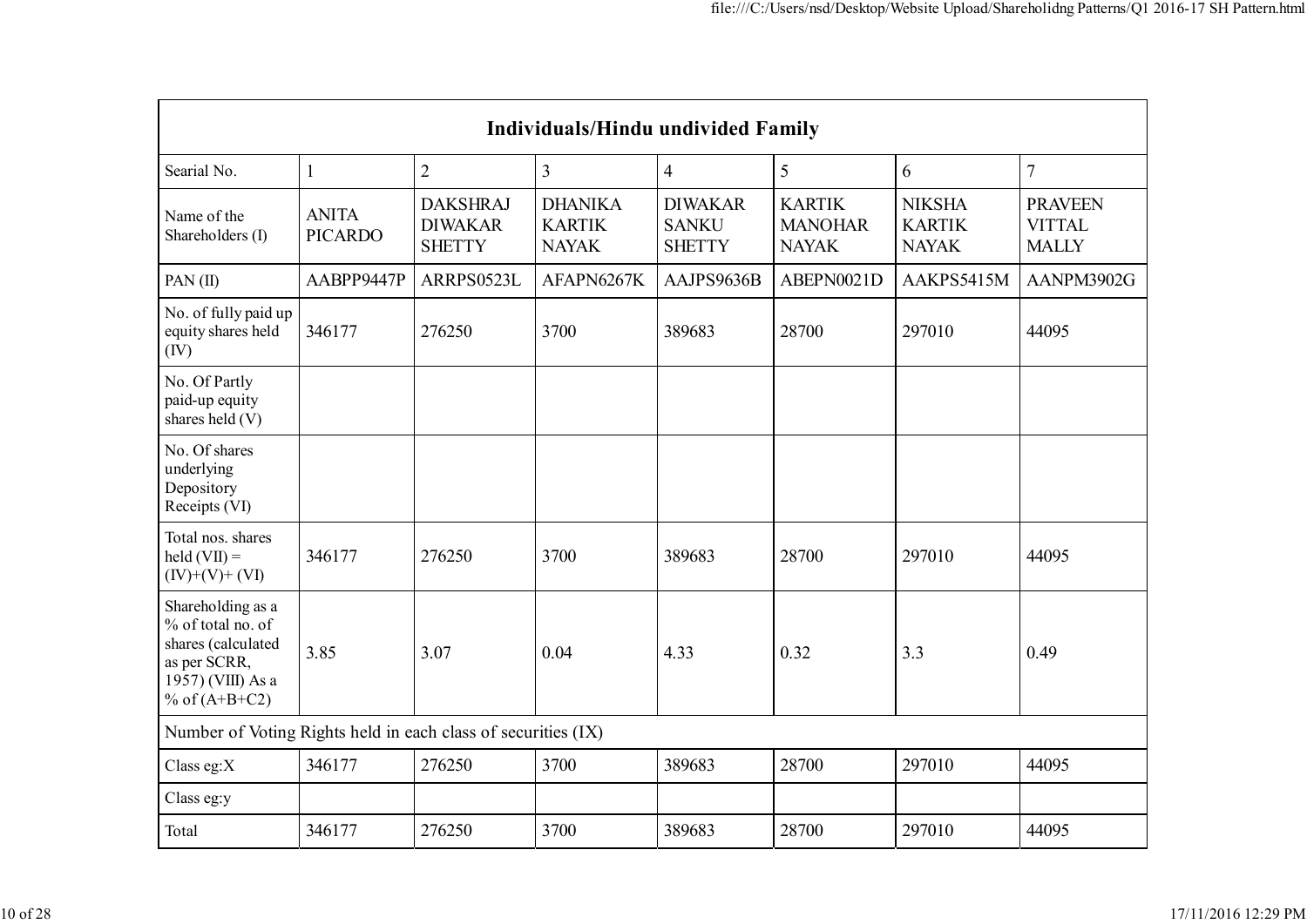| Total as a % of<br><b>Total Voting rights</b>                                                                                                                                            | 3.85             | 3.07             | 0.04             | 4.33   | 0.32             | 3.3              | 0.49             |
|------------------------------------------------------------------------------------------------------------------------------------------------------------------------------------------|------------------|------------------|------------------|--------|------------------|------------------|------------------|
| No. Of Shares<br>Underlying<br>Outstanding<br>convertible<br>securities $(X)$                                                                                                            |                  |                  |                  |        |                  |                  |                  |
| No. of Shares<br>Underlying<br>Outstanding<br>Warrants (Xi)                                                                                                                              |                  |                  |                  |        |                  |                  |                  |
| No. Of Shares<br>Underlying<br>Outstanding<br>convertible<br>securities and No.<br>Of Warrants (Xi)<br>(a)                                                                               |                  |                  |                  |        |                  |                  |                  |
| Shareholding, as a<br>% assuming full<br>conversion of<br>convertible<br>securities (as a<br>percentage of<br>diluted share<br>capital) (XI)=<br>$(VII)+(Xi)(a)$ As a<br>% of $(A+B+C2)$ | 3.85             | 3.07             | 0.04             | 4.33   | 0.32             | 3.3              | 0.49             |
| Number of Locked in shares (XII)                                                                                                                                                         |                  |                  |                  |        |                  |                  |                  |
| No. (a)                                                                                                                                                                                  |                  |                  |                  |        |                  |                  |                  |
| As a % of total<br>Shares held (b)                                                                                                                                                       |                  |                  |                  |        |                  |                  |                  |
| Number of Shares pledged or otherwise encumbered (XIII)                                                                                                                                  |                  |                  |                  |        |                  |                  |                  |
| No. (a)                                                                                                                                                                                  | $\boldsymbol{0}$ | $\boldsymbol{0}$ | $\boldsymbol{0}$ | 375815 | $\boldsymbol{0}$ | $\boldsymbol{0}$ | $\boldsymbol{0}$ |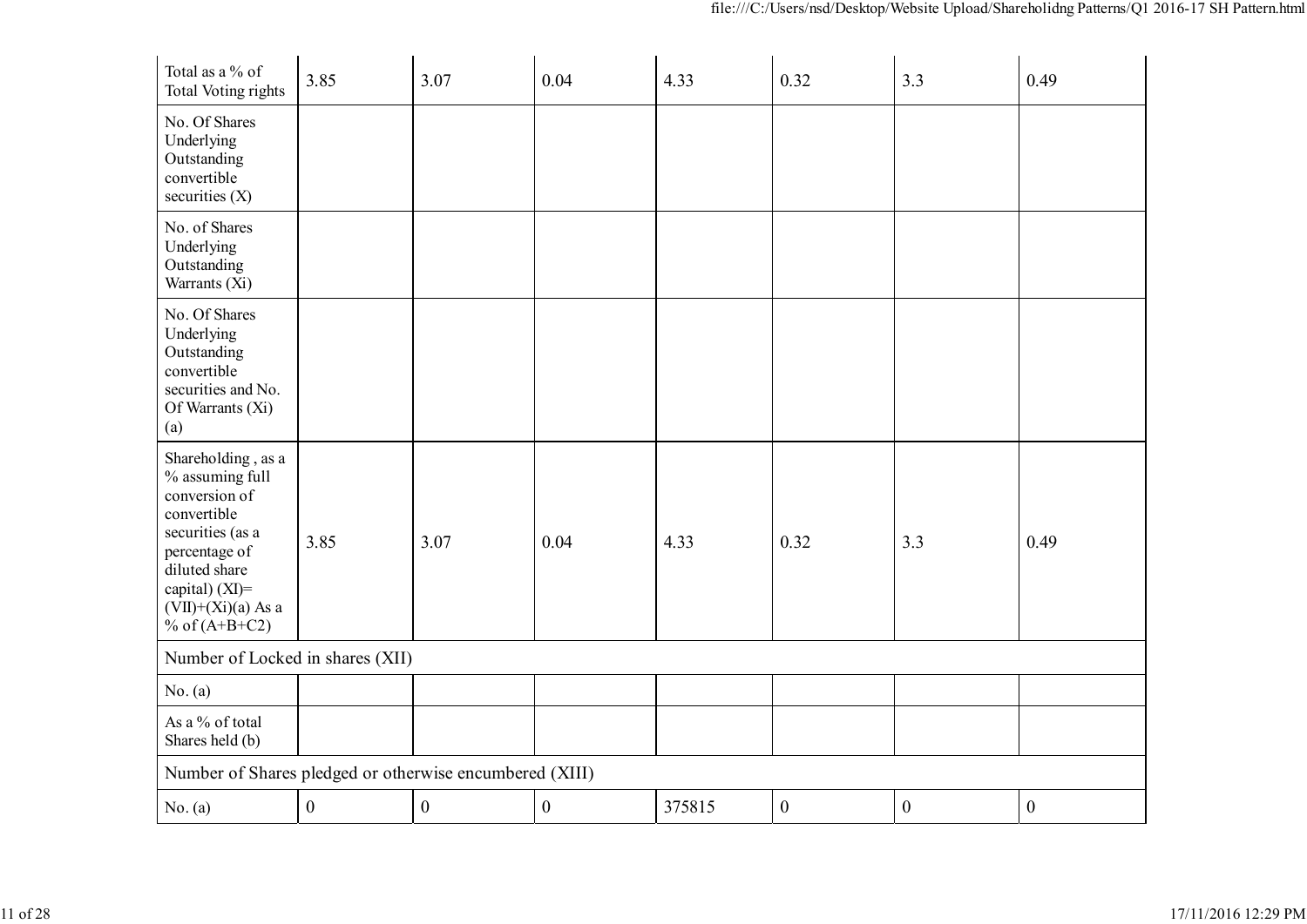| As a % of total<br>Shares held (b)                                   | $\boldsymbol{0}$ | $\boldsymbol{0}$ | $\boldsymbol{0}$ | 96.44  | $\boldsymbol{0}$ | -0     | $\boldsymbol{0}$ |
|----------------------------------------------------------------------|------------------|------------------|------------------|--------|------------------|--------|------------------|
| Number of equity<br>shares held in<br>dematerialized<br>form $(XIV)$ | 346177           | 276250           | 3700             | 389683 | 28700            | 297010 | 44095            |
| Reason for not providing PAN                                         |                  |                  |                  |        |                  |        |                  |
| Reason for not<br>providing PAN                                      |                  |                  |                  |        |                  |        |                  |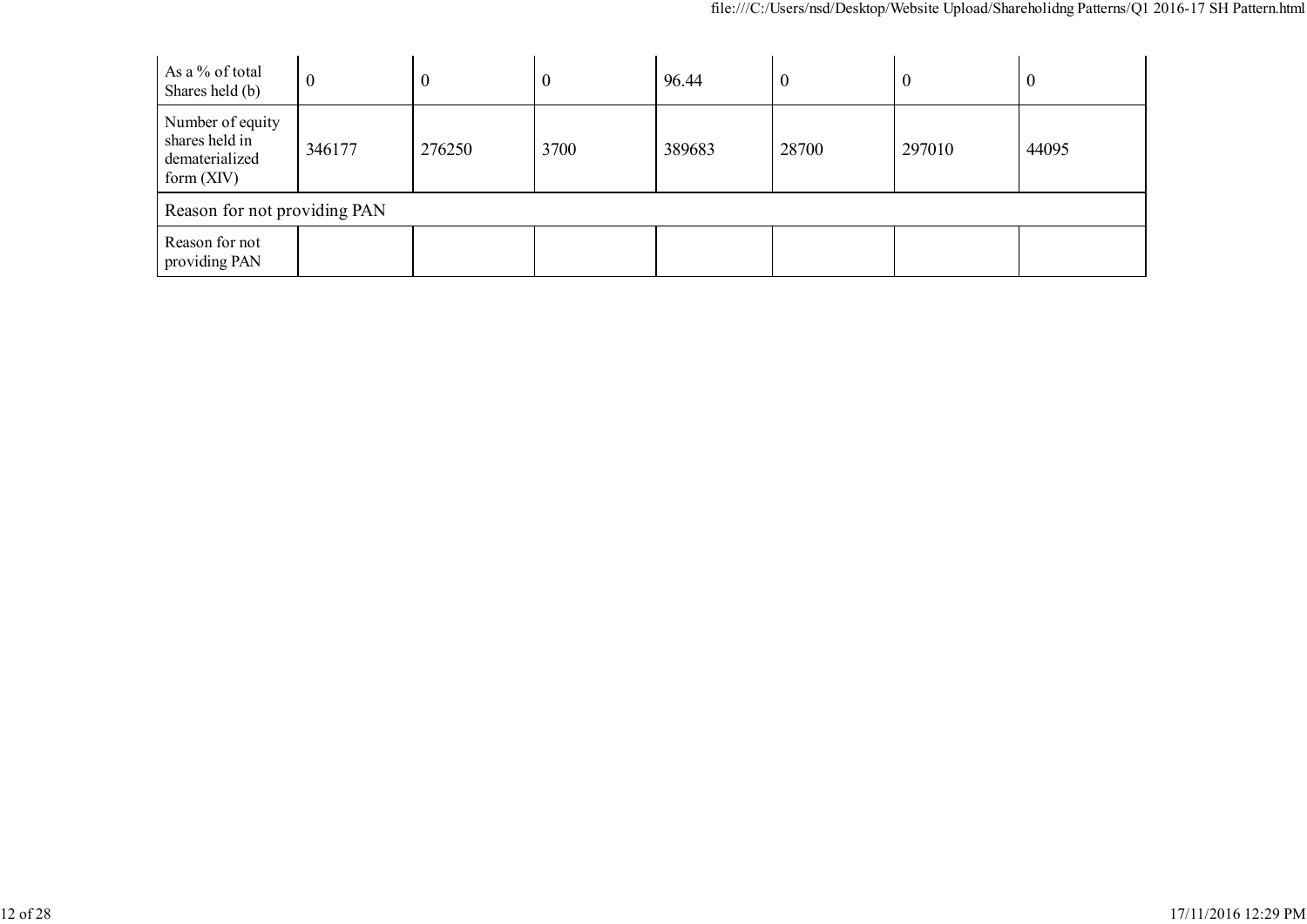| Individuals/Hindu undivided Family                                                                                   |                                                               |                        |                       |  |  |
|----------------------------------------------------------------------------------------------------------------------|---------------------------------------------------------------|------------------------|-----------------------|--|--|
| Searial No.                                                                                                          | 8                                                             | 9                      |                       |  |  |
| Name of the<br>Shareholders (I)                                                                                      | <b>RAKSHA PRAVEEN MALLY</b>                                   | YASHODA DIWAKAR SHETTY | Click here to go back |  |  |
| PAN(II)                                                                                                              | AAKPS5416J                                                    | AAQPS4696E             | Total                 |  |  |
| No. of fully paid up<br>equity shares held<br>(IV)                                                                   | 299020                                                        | 308640                 | 1993275               |  |  |
| No. Of Partly<br>paid-up equity<br>shares held (V)                                                                   |                                                               |                        |                       |  |  |
| No. Of shares<br>underlying<br>Depository<br>Receipts (VI)                                                           |                                                               |                        |                       |  |  |
| Total nos. shares<br>$\text{held}(\text{VII}) =$<br>$(IV)+(V)+(VI)$                                                  | 299020                                                        | 308640                 | 1993275               |  |  |
| Shareholding as a<br>% of total no. of<br>shares (calculated<br>as per SCRR,<br>1957) (VIII) As a<br>% of $(A+B+C2)$ | 3.32                                                          | 3.43                   | 22.14                 |  |  |
|                                                                                                                      | Number of Voting Rights held in each class of securities (IX) |                        |                       |  |  |
| Class eg:X                                                                                                           | 299020                                                        | 308640                 | 1993275               |  |  |
| Class eg:y                                                                                                           |                                                               |                        |                       |  |  |
| Total                                                                                                                | 299020                                                        | 308640                 | 1993275               |  |  |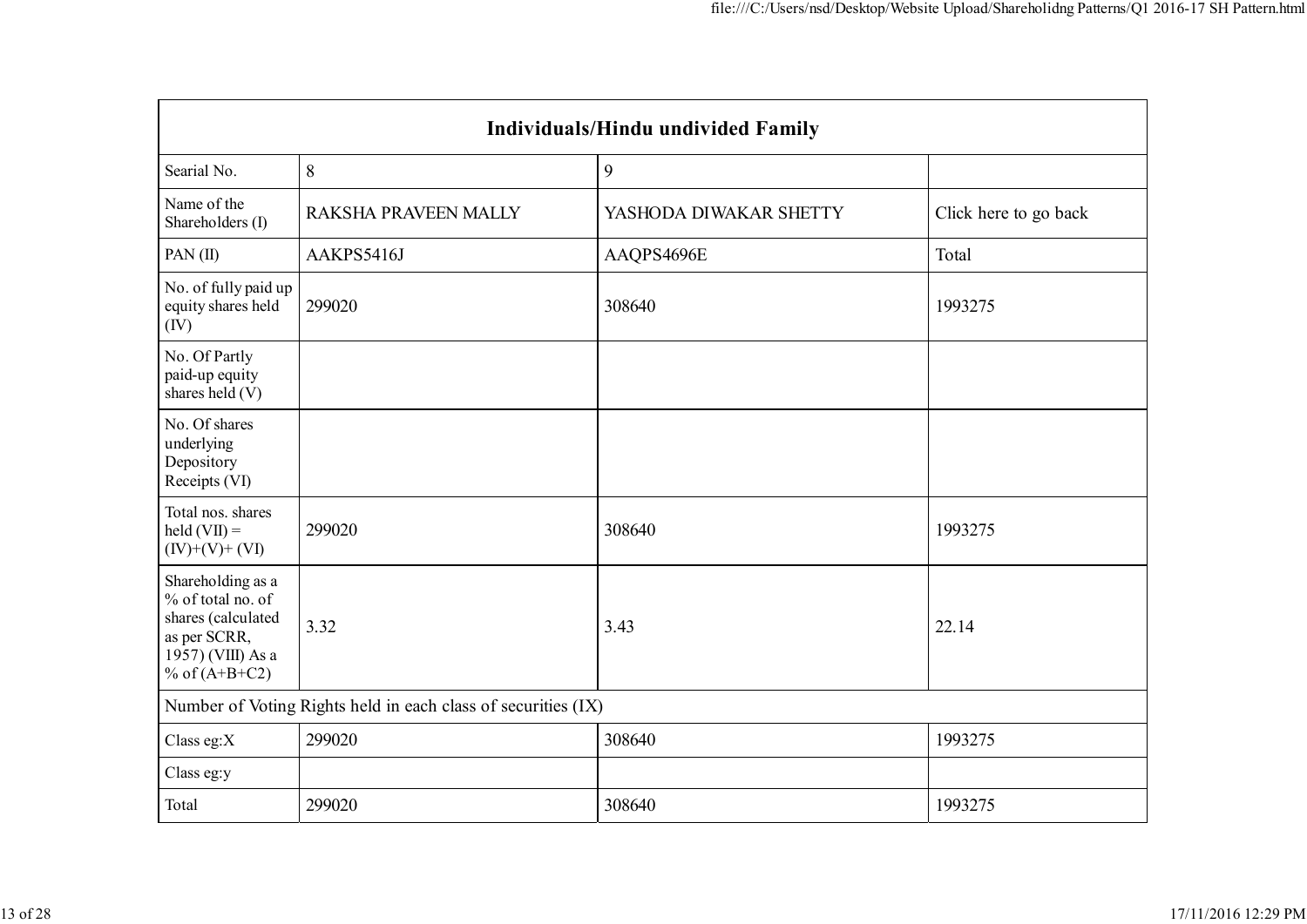| Total as a % of<br>Total Voting rights                                                                                                                                                      | 3.32                                                    | 3.43             | 22.14  |
|---------------------------------------------------------------------------------------------------------------------------------------------------------------------------------------------|---------------------------------------------------------|------------------|--------|
| No. Of Shares<br>Underlying<br>Outstanding<br>convertible<br>securities $(X)$                                                                                                               |                                                         |                  |        |
| No. of Shares<br>Underlying<br>Outstanding<br>Warrants (Xi)                                                                                                                                 |                                                         |                  |        |
| No. Of Shares<br>Underlying<br>Outstanding<br>convertible<br>securities and No.<br>Of Warrants (Xi)<br>(a)                                                                                  |                                                         |                  |        |
| Shareholding, as a<br>% assuming full<br>conversion of<br>convertible<br>securities (as a<br>percentage of<br>diluted share<br>capital) $(XI)$ =<br>$(VII)+(Xi)(a)$ As a<br>% of $(A+B+C2)$ | 3.32                                                    | 3.43             | 22.14  |
| Number of Locked in shares (XII)                                                                                                                                                            |                                                         |                  |        |
| No. (a)                                                                                                                                                                                     |                                                         |                  |        |
| As a % of total<br>Shares held (b)                                                                                                                                                          |                                                         |                  |        |
|                                                                                                                                                                                             | Number of Shares pledged or otherwise encumbered (XIII) |                  |        |
| No. (a)                                                                                                                                                                                     | $\boldsymbol{0}$                                        | $\boldsymbol{0}$ | 375815 |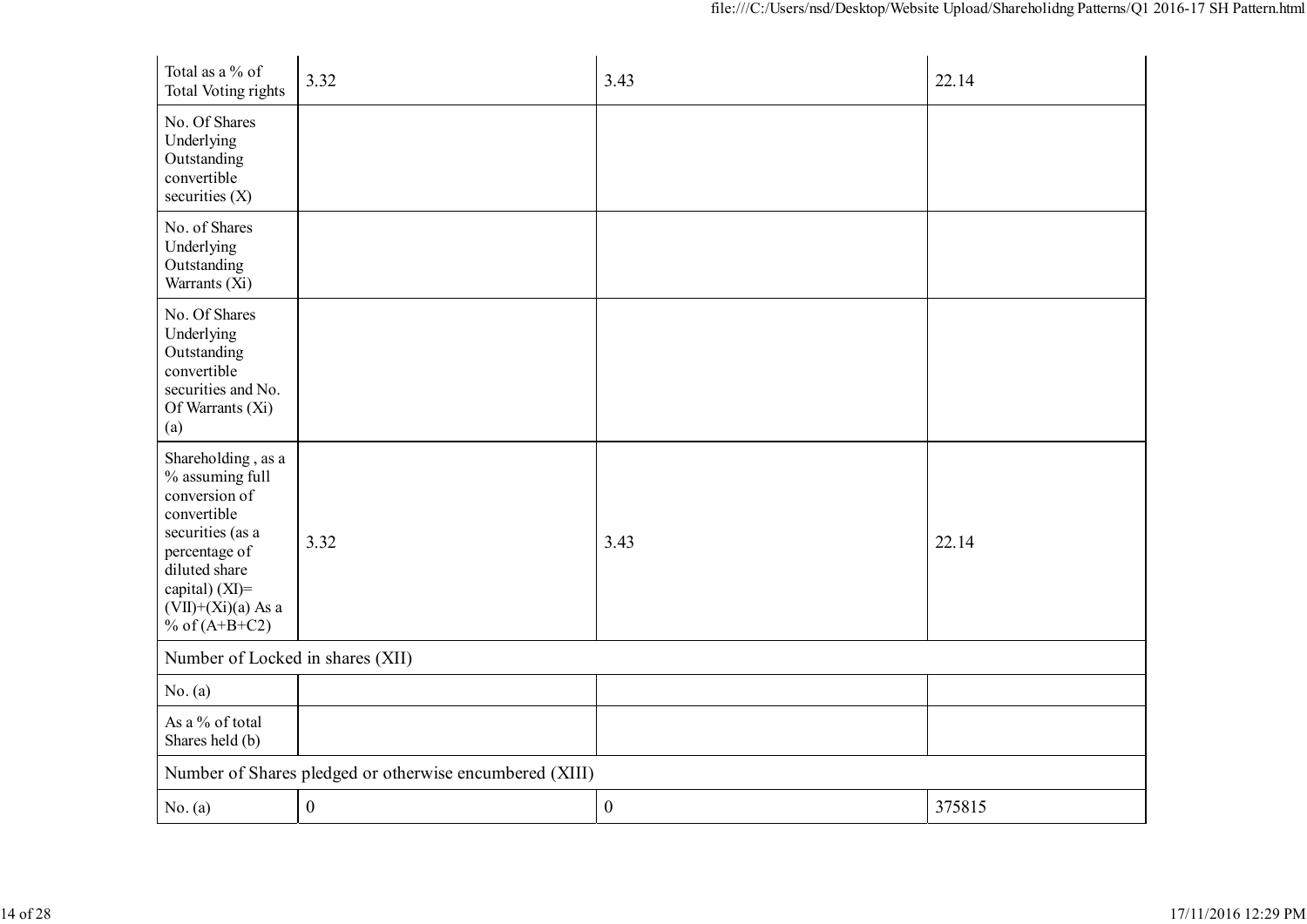| As a % of total<br>Shares held (b)                                   | $\boldsymbol{0}$ | $\boldsymbol{0}$ | 18.85   |
|----------------------------------------------------------------------|------------------|------------------|---------|
| Number of equity<br>shares held in<br>dematerialized<br>form $(XIV)$ | 299020           | 308640           | 1993275 |
| Reason for not providing PAN                                         |                  |                  |         |
| Reason for not<br>providing PAN                                      |                  |                  |         |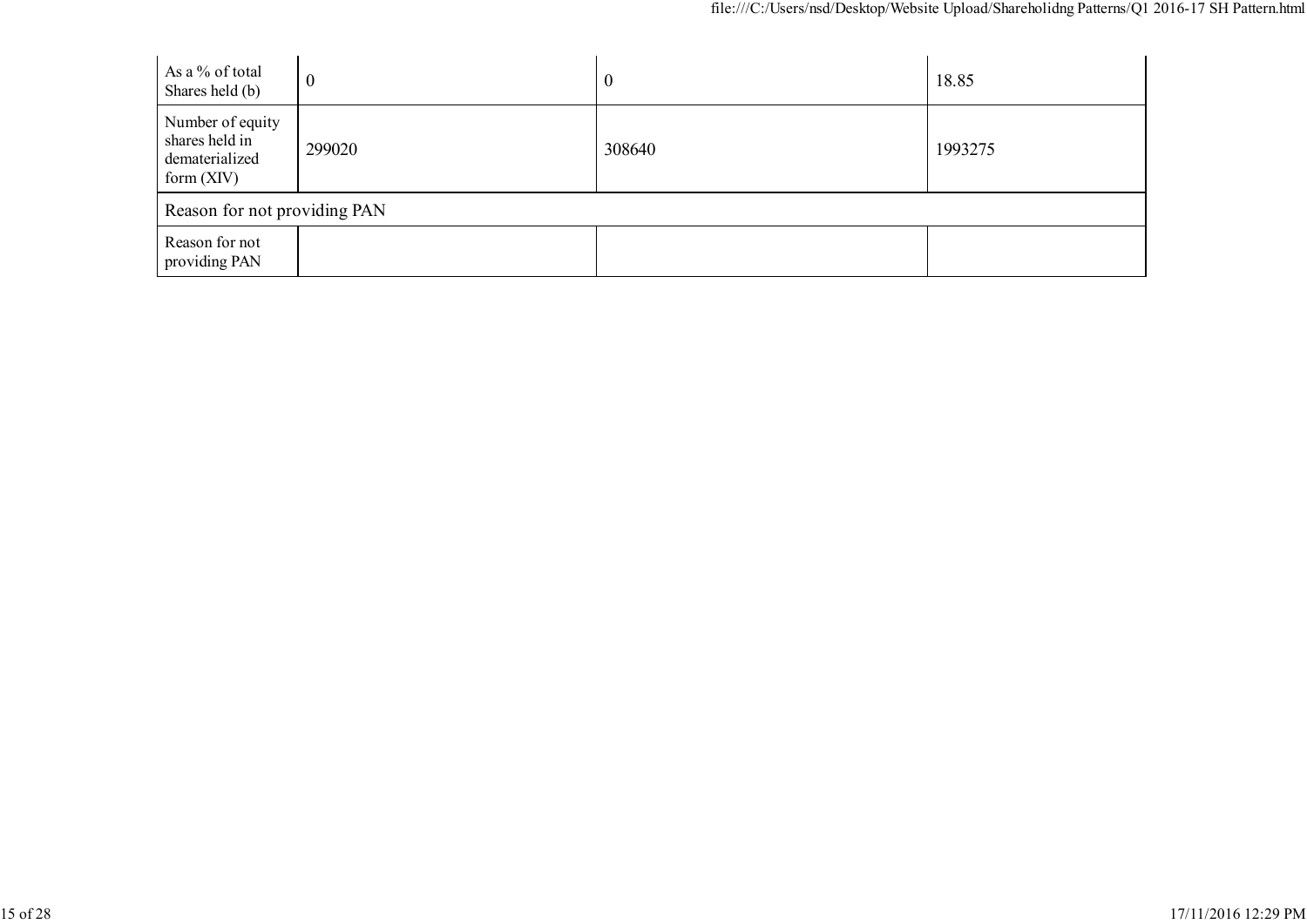| Any Other (specify)                                                                               |                                                                       |                                                 |                                                                                   |                                                                      |                                                                          |                             |
|---------------------------------------------------------------------------------------------------|-----------------------------------------------------------------------|-------------------------------------------------|-----------------------------------------------------------------------------------|----------------------------------------------------------------------|--------------------------------------------------------------------------|-----------------------------|
| Searial No.                                                                                       | $\mathbf{1}$                                                          | $\overline{2}$                                  | $\overline{3}$                                                                    | $\overline{4}$                                                       | 5                                                                        |                             |
| Category                                                                                          | <b>Bodies Corporate</b>                                               | <b>Bodies</b><br>Corporate                      | <b>Bodies Corporate</b>                                                           | <b>Bodies Corporate</b>                                              | <b>Bodies Corporate</b>                                                  | Click<br>here to<br>go back |
| Name of the<br>Shareholders (I)                                                                   | <b>BUNTS</b><br><b>PROPERTIES</b><br><b>PRIVATE</b><br><b>LIMITED</b> | <b>FIBRE</b><br><b>SHELLS</b><br><b>LIMITED</b> | <b>KISHORE</b><br><b>CONSTRUCTION</b><br><b>COMPANY PRIVATE</b><br><b>LIMITED</b> | <b>KONJAL</b><br><b>MACHINES</b><br><b>PRIVATE</b><br><b>LIMITED</b> | <b>SHETRON</b><br><b>ENTERPRISES</b><br><b>PRIVATE</b><br><b>LIMITED</b> |                             |
| PAN $(II)$                                                                                        | AAACK2452P                                                            | AAACF0893P                                      | ABCDE1234A                                                                        | AAACK2484P                                                           | AAACS8709H                                                               | Total                       |
| No. of the<br>Shareholders (I)                                                                    | 1                                                                     | $\mathbf{1}$                                    | $\mathbf{1}$                                                                      | $\mathbf{1}$                                                         | 1                                                                        | 5                           |
| No. of fully paid up<br>equity shares held<br>(IV)                                                | 848857                                                                | 45158                                           | 284200                                                                            | 858055                                                               | 1704717                                                                  | 3740987                     |
| No. Of Partly<br>paid-up equity<br>shares held (V)                                                |                                                                       |                                                 |                                                                                   |                                                                      |                                                                          |                             |
| No. Of shares<br>underlying<br>Depository<br>Receipts (VI)                                        |                                                                       |                                                 |                                                                                   |                                                                      |                                                                          |                             |
| Total nos. shares<br>$\text{held}(\text{VII}) =$<br>$(IV)+(V)+(VI)$                               | 848857                                                                | 45158                                           | 284200                                                                            | 858055                                                               | 1704717                                                                  | 3740987                     |
| Shareholding as a<br>% of total no. of<br>shares (calculated<br>as per SCRR,<br>1957) (VIII) As a | 9.43                                                                  | 0.5                                             | 3.16                                                                              | 9.53                                                                 | 18.93                                                                    | 41.55                       |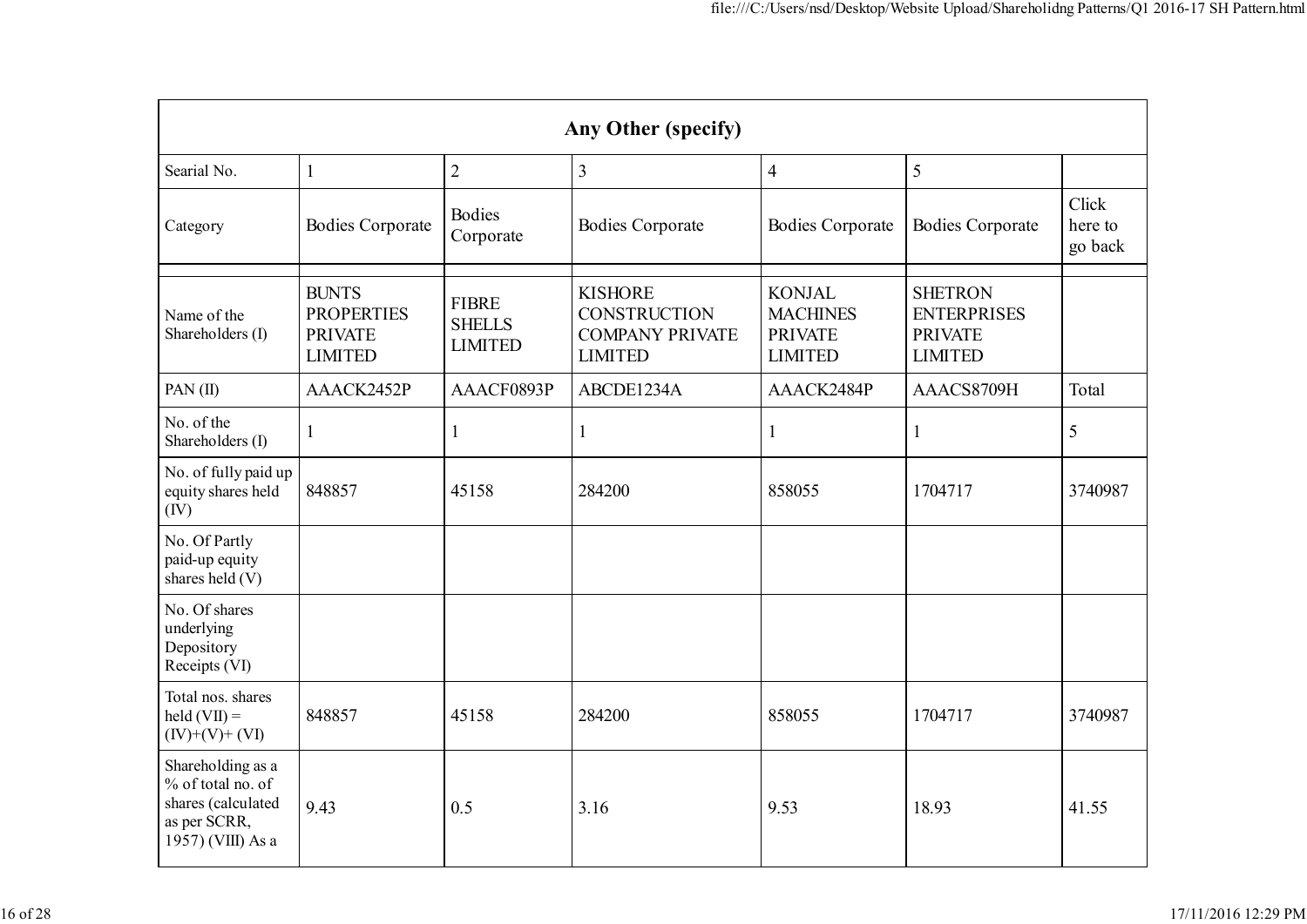| % of $(A+B+C2)$                                                                                                                                                                         |                                                               |       |        |        |         |         |
|-----------------------------------------------------------------------------------------------------------------------------------------------------------------------------------------|---------------------------------------------------------------|-------|--------|--------|---------|---------|
|                                                                                                                                                                                         | Number of Voting Rights held in each class of securities (IX) |       |        |        |         |         |
| Class eg: X                                                                                                                                                                             | 848857                                                        | 45158 | 284200 | 858055 | 1704717 | 3740987 |
| Class eg:y                                                                                                                                                                              |                                                               |       |        |        |         |         |
| Total                                                                                                                                                                                   | 848857                                                        | 45158 | 284200 | 858055 | 1704717 | 3740987 |
| Total as a % of<br>Total Voting rights                                                                                                                                                  | 9.43                                                          | 0.5   | 3.16   | 9.53   | 18.93   | 41.55   |
| No. Of Shares<br>Underlying<br>Outstanding<br>convertible<br>securities $(X)$                                                                                                           |                                                               |       |        |        |         |         |
| No. of Shares<br>Underlying<br>Outstanding<br>Warrants (Xi)                                                                                                                             |                                                               |       |        |        |         |         |
| No. Of Shares<br>Underlying<br>Outstanding<br>convertible<br>securities and No.<br>Of Warrants (Xi)<br>(a)                                                                              |                                                               |       |        |        |         |         |
| Shareholding, as a<br>% assuming full<br>conversion of<br>convertible<br>securities (as a<br>percentage of<br>diluted share<br>capital) $(XI)$ =<br>$(VII)+(X)$ As a %<br>of $(A+B+C2)$ | 9.43                                                          | 0.5   | 3.16   | 9.53   | 18.93   | 41.55   |
| Number of Locked in shares (XII)                                                                                                                                                        |                                                               |       |        |        |         |         |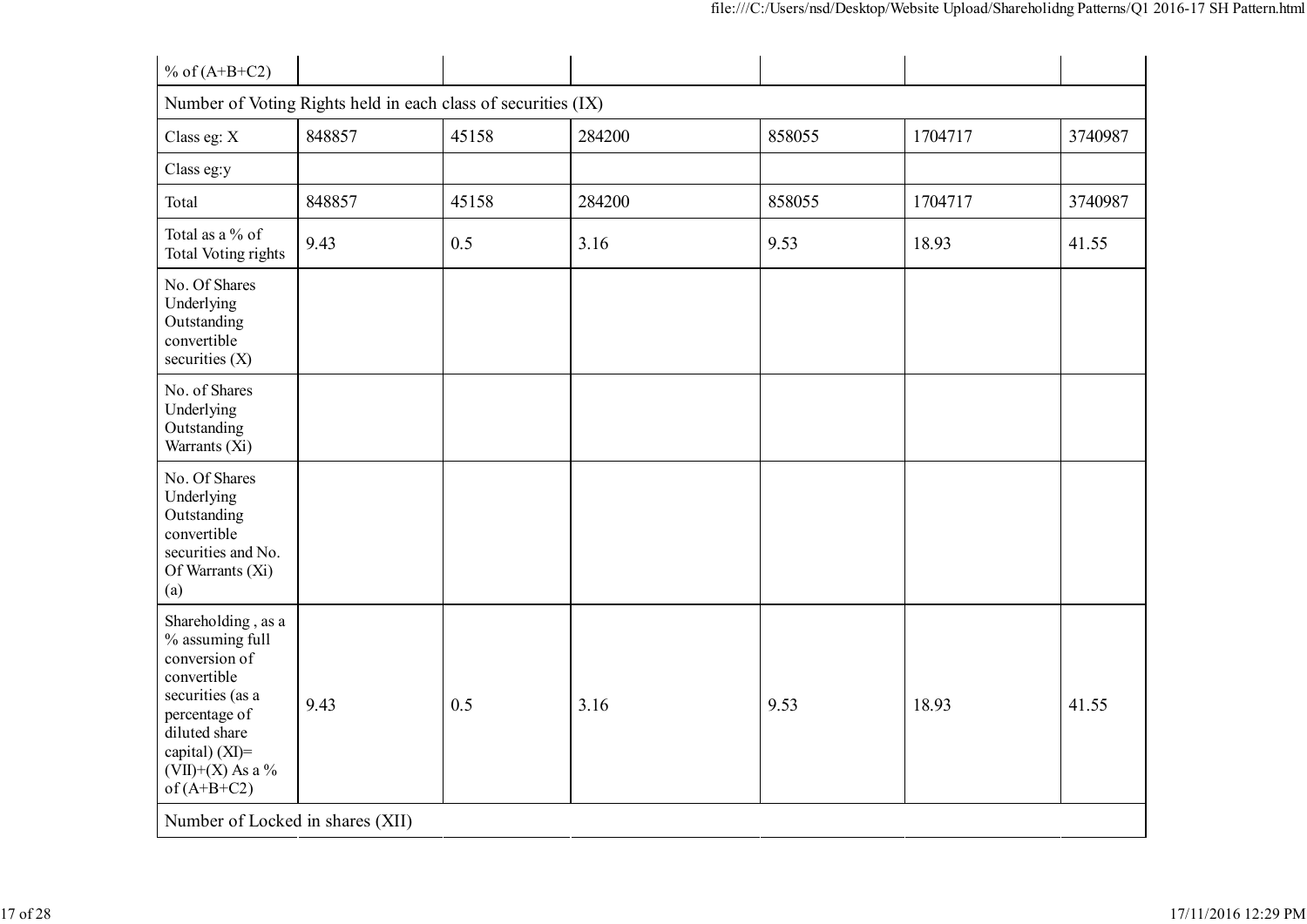| No. (a)                                                              |                                                         |                  |                  |                  |         |         |  |
|----------------------------------------------------------------------|---------------------------------------------------------|------------------|------------------|------------------|---------|---------|--|
| As a % of total<br>Shares held (b)                                   |                                                         |                  |                  |                  |         |         |  |
|                                                                      | Number of Shares pledged or otherwise encumbered (XIII) |                  |                  |                  |         |         |  |
| No. (a)                                                              | $\Omega$                                                | $\boldsymbol{0}$ | $\boldsymbol{0}$ | $\boldsymbol{0}$ | 100000  | 100000  |  |
| As a % of total<br>Shares held (b)                                   | $\boldsymbol{0}$                                        | $\boldsymbol{0}$ | $\theta$         | $\boldsymbol{0}$ | 5.87    | 2.67    |  |
| Number of equity<br>shares held in<br>dematerialized<br>form $(XIV)$ | 848857                                                  | 45158            | 284200           | 858055           | 1704717 | 3740987 |  |
| Reason for not<br>providing PAN                                      |                                                         |                  |                  |                  |         |         |  |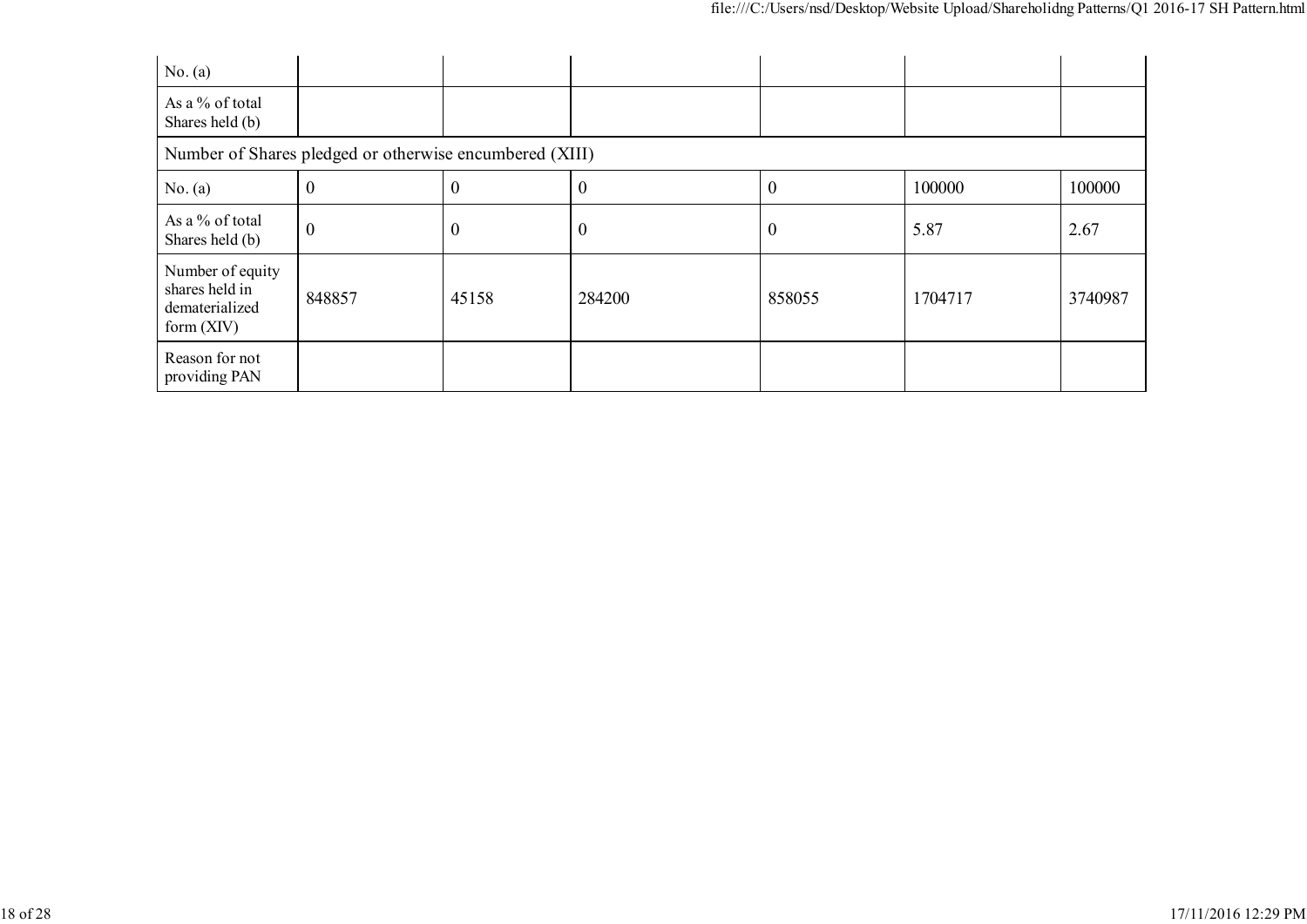| Individuals (NonResident Individuals/Foreign Individuals)                                                            |                                                               |                       |                       |  |  |
|----------------------------------------------------------------------------------------------------------------------|---------------------------------------------------------------|-----------------------|-----------------------|--|--|
| Searial No.                                                                                                          | 1                                                             | $\overline{2}$        |                       |  |  |
| Name of the<br>Shareholders (I)                                                                                      | MARIE THERESE PICARDO                                         | <b>RONALD PICARDO</b> | Click here to go back |  |  |
| PAN(II)                                                                                                              | AVMPP3913C                                                    | AVOPP4290N            | Total                 |  |  |
| No. of fully paid up<br>equity shares held<br>(IV)                                                                   | 79133                                                         | 2500                  | 81633                 |  |  |
| No. Of Partly<br>paid-up equity<br>shares held (V)                                                                   |                                                               |                       |                       |  |  |
| No. Of shares<br>underlying<br>Depository<br>Receipts (VI)                                                           |                                                               |                       |                       |  |  |
| Total nos. shares<br>held $(VII) =$<br>$(IV)+(V)+(VI)$                                                               | 79133                                                         | 2500                  | 81633                 |  |  |
| Shareholding as a<br>% of total no. of<br>shares (calculated<br>as per SCRR,<br>1957) (VIII) As a<br>% of $(A+B+C2)$ | 0.88                                                          | 0.03                  | 0.91                  |  |  |
|                                                                                                                      | Number of Voting Rights held in each class of securities (IX) |                       |                       |  |  |
| Class eg: X                                                                                                          | 79133                                                         | 2500                  | 81633                 |  |  |
| Class eg:y                                                                                                           |                                                               |                       |                       |  |  |
| Total                                                                                                                | 79133                                                         | 2500                  | 81633                 |  |  |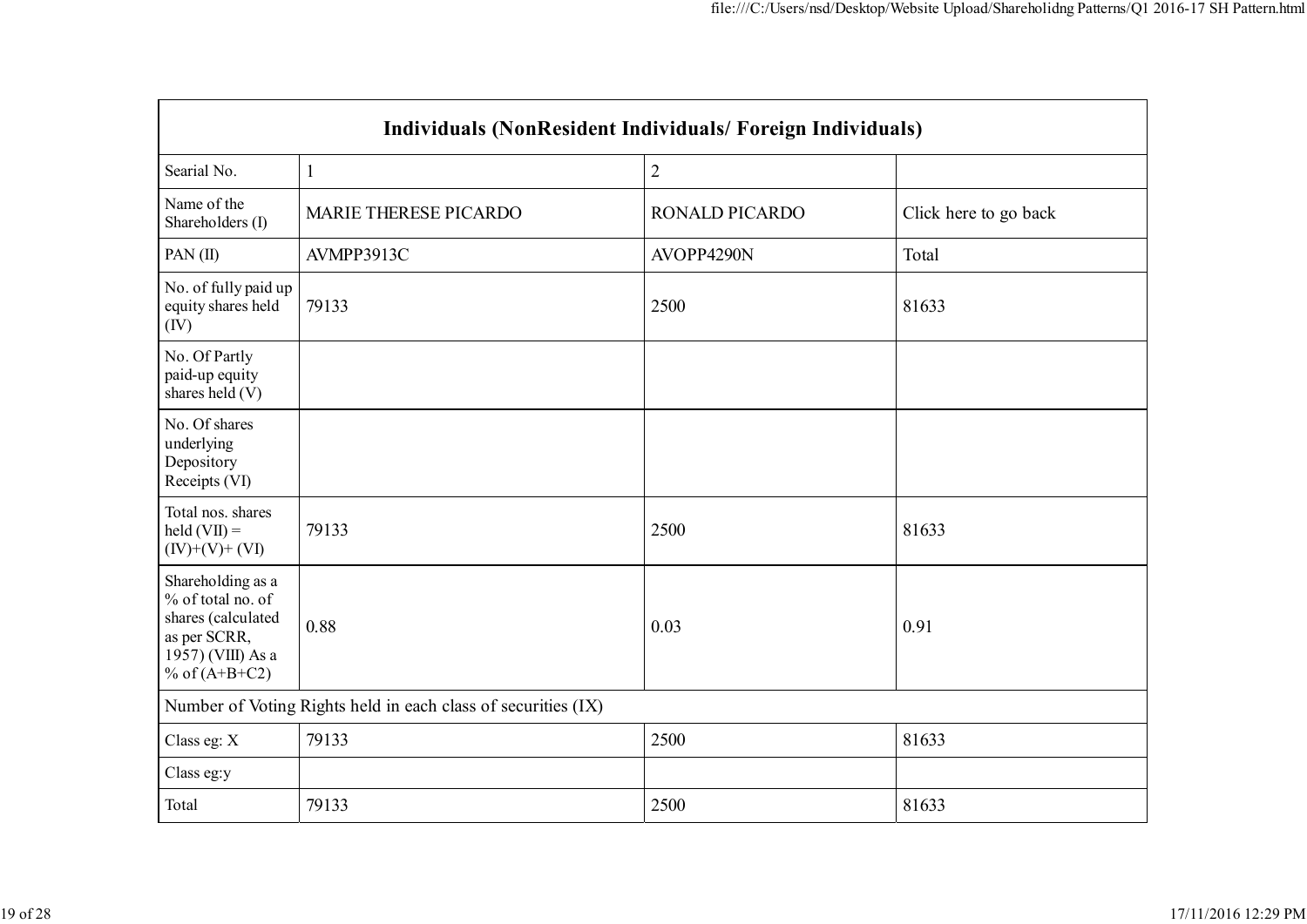| Total as a % of<br>Total Voting rights                                                                                                                                               | 0.88                                                    | 0.03             | 0.91             |
|--------------------------------------------------------------------------------------------------------------------------------------------------------------------------------------|---------------------------------------------------------|------------------|------------------|
| No. Of Shares<br>Underlying<br>Outstanding<br>convertible<br>securities $(X)$                                                                                                        |                                                         |                  |                  |
| No. of Shares<br>Underlying<br>Outstanding<br>Warrants (Xi)                                                                                                                          |                                                         |                  |                  |
| No. Of Shares<br>Underlying<br>Outstanding<br>convertible<br>securities and No.<br>Of Warrants (Xi)<br>(a)                                                                           |                                                         |                  |                  |
| Shareholding, as a<br>% assuming full<br>conversion of<br>convertible<br>securities (as a<br>percentage of<br>diluted share<br>capital) (XI)=<br>$(VII)+(X)$ As a %<br>of $(A+B+C2)$ | 0.88                                                    | 0.03             | 0.91             |
| Number of Locked in shares (XII)                                                                                                                                                     |                                                         |                  |                  |
| No. (a)                                                                                                                                                                              |                                                         |                  |                  |
| As a % of total<br>Shares held (b)                                                                                                                                                   |                                                         |                  |                  |
|                                                                                                                                                                                      | Number of Shares pledged or otherwise encumbered (XIII) |                  |                  |
| No. (a)                                                                                                                                                                              | $\boldsymbol{0}$                                        | $\boldsymbol{0}$ | $\boldsymbol{0}$ |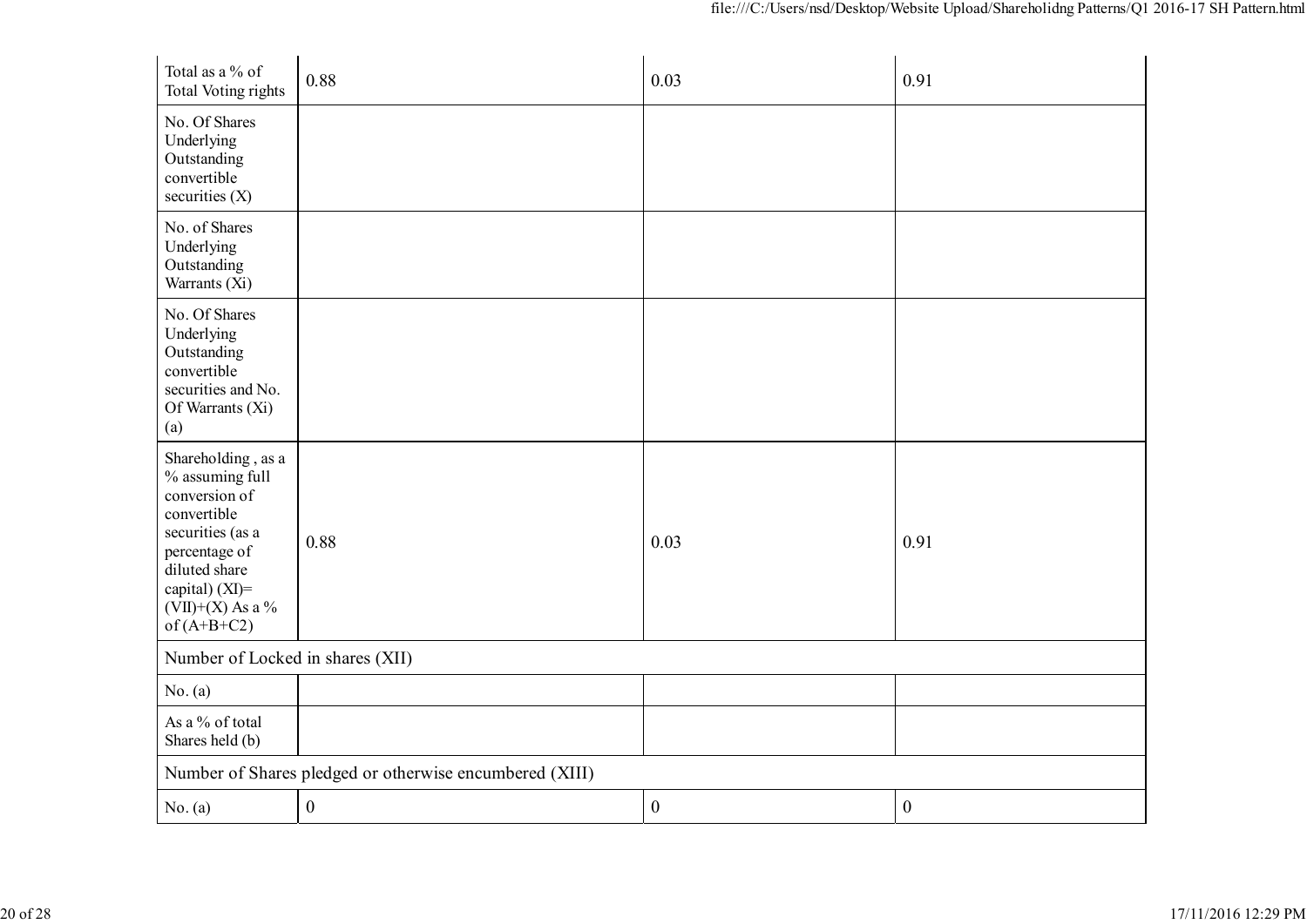| As a % of total<br>Shares held (b)                                   | $\boldsymbol{0}$ | $\boldsymbol{0}$ | $\bf{0}$ |
|----------------------------------------------------------------------|------------------|------------------|----------|
| Number of equity<br>shares held in<br>dematerialized<br>form $(XIV)$ | 79033            | 2500             | 81533    |
| Reason for not providing PAN                                         |                  |                  |          |
| Reason for not<br>providing PAN                                      |                  |                  |          |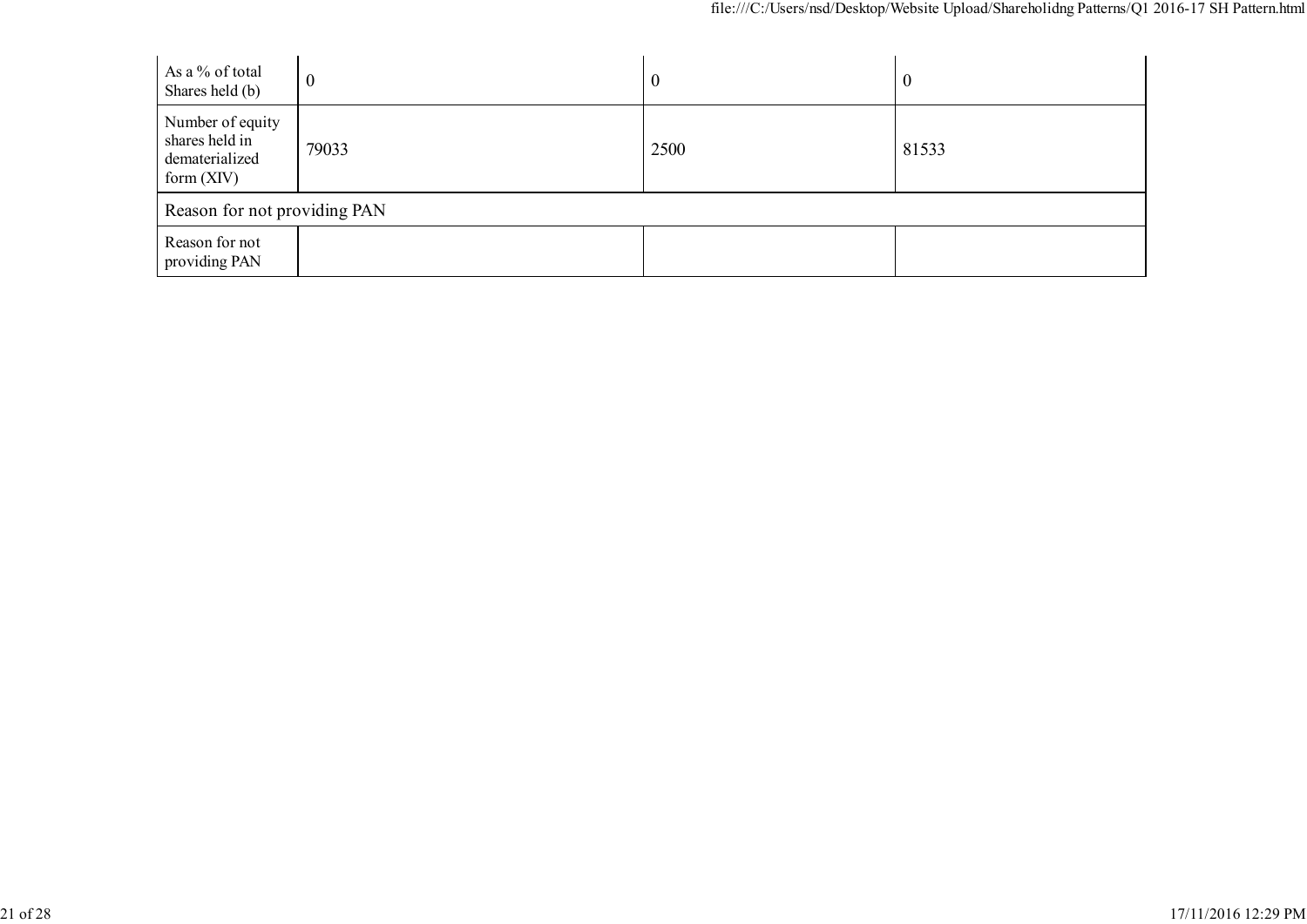| Individuals - ii. Individual shareholders holding nominal share capital in excess of Rs. 2 lakhs.                    |                                                               |                      |                         |                       |  |
|----------------------------------------------------------------------------------------------------------------------|---------------------------------------------------------------|----------------------|-------------------------|-----------------------|--|
| Searial No.                                                                                                          | $\mathbf{1}$                                                  | $\overline{2}$       | $\overline{\mathbf{3}}$ |                       |  |
| Name of the<br>Shareholders (I)                                                                                      | HITESH RAMJI JAVERI                                           | HARSHA HITESH JAVERI | RAMACHANDRA BHAT        | Click here to go back |  |
| PAN $(II)$                                                                                                           | AABPJ4691H                                                    | AAEPJ7739F           | AAOPB3441J              | Total                 |  |
| No. of fully paid up<br>equity shares held<br>(IV)                                                                   | 280000                                                        | 170088               | 102731                  | 552819                |  |
| No. Of Partly<br>paid-up equity<br>shares held (V)                                                                   |                                                               |                      |                         |                       |  |
| No. Of shares<br>underlying<br>Depository<br>Receipts (VI)                                                           |                                                               |                      |                         |                       |  |
| Total nos. shares<br>held $(VII) =$<br>$(IV)+(V)+(VI)$                                                               | 280000                                                        | 170088               | 102731                  | 552819                |  |
| Shareholding as a<br>% of total no. of<br>shares (calculated<br>as per SCRR,<br>1957) (VIII) As a<br>% of $(A+B+C2)$ | 3.11                                                          | 1.89                 | 1.14                    | 6.14                  |  |
|                                                                                                                      | Number of Voting Rights held in each class of securities (IX) |                      |                         |                       |  |
| Class eg: X                                                                                                          | 280000                                                        | 170088               | 102731                  | 552819                |  |
| Class eg:y                                                                                                           |                                                               |                      |                         |                       |  |
| Total                                                                                                                | 280000                                                        | 170088               | 102731                  | 552819                |  |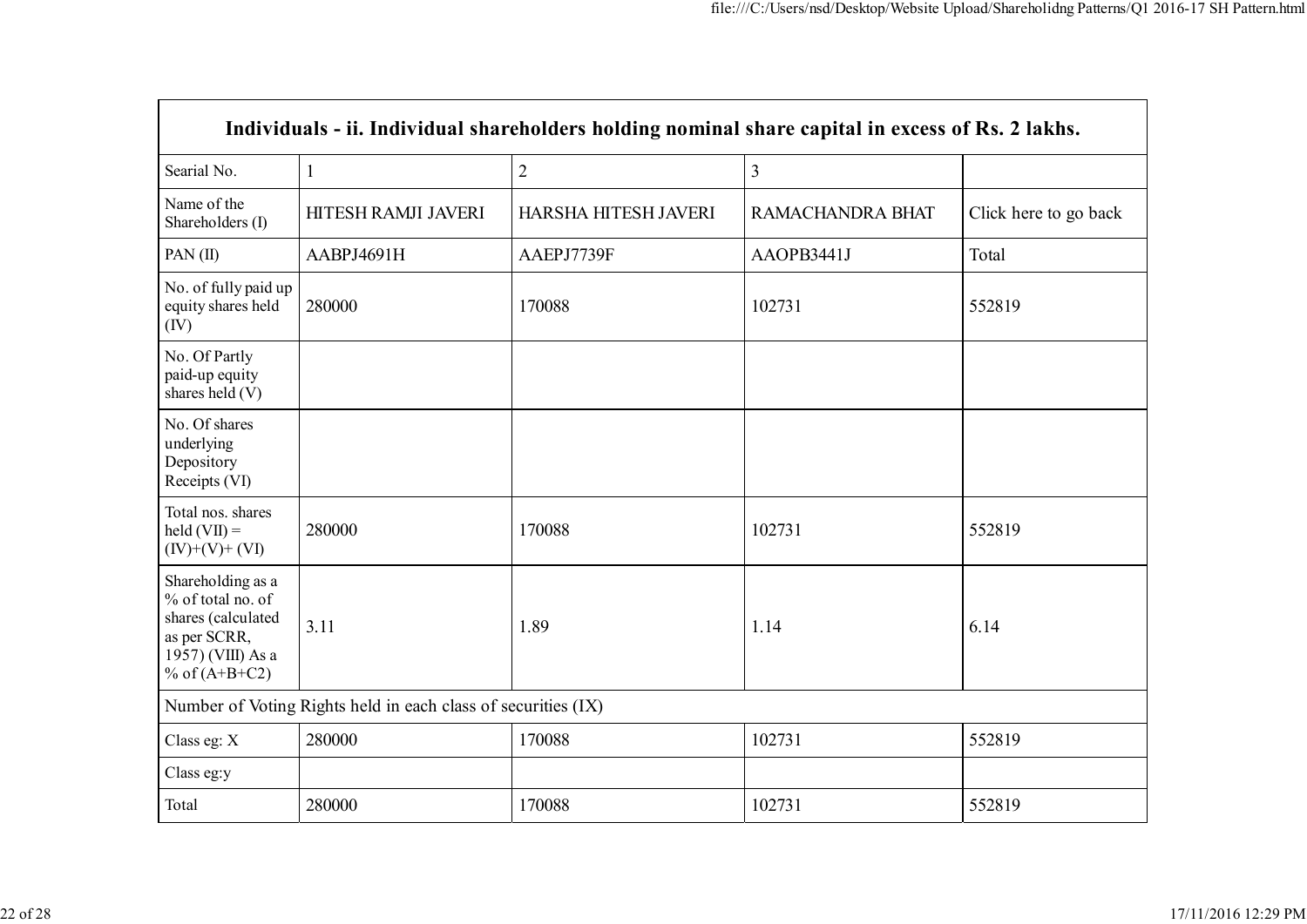| Total as a % of<br><b>Total Voting rights</b>                                                                                                                                        | 3.11   | 1.89   | 1.14   | 6.14   |
|--------------------------------------------------------------------------------------------------------------------------------------------------------------------------------------|--------|--------|--------|--------|
| No. Of Shares<br>Underlying<br>Outstanding<br>convertible<br>securities $(X)$                                                                                                        |        |        |        |        |
| No. of Shares<br>Underlying<br>Outstanding<br>Warrants (Xi)                                                                                                                          |        |        |        |        |
| No. Of Shares<br>Underlying<br>Outstanding<br>convertible<br>securities and No.<br>Of Warrants (Xi)<br>(a)                                                                           |        |        |        |        |
| Shareholding, as a<br>% assuming full<br>conversion of<br>convertible<br>securities (as a<br>percentage of<br>diluted share<br>capital) (XI)=<br>$(VII)+(X)$ As a %<br>of $(A+B+C2)$ | 3.11   | 1.89   | 1.14   | 6.14   |
| Number of Locked in shares (XII)                                                                                                                                                     |        |        |        |        |
| No. (a)                                                                                                                                                                              |        |        |        |        |
| As a % of total<br>Shares held (b)                                                                                                                                                   |        |        |        |        |
| Number of equity<br>shares held in<br>dematerialized<br>form $(XIV)$                                                                                                                 | 280000 | 170088 | 102731 | 552819 |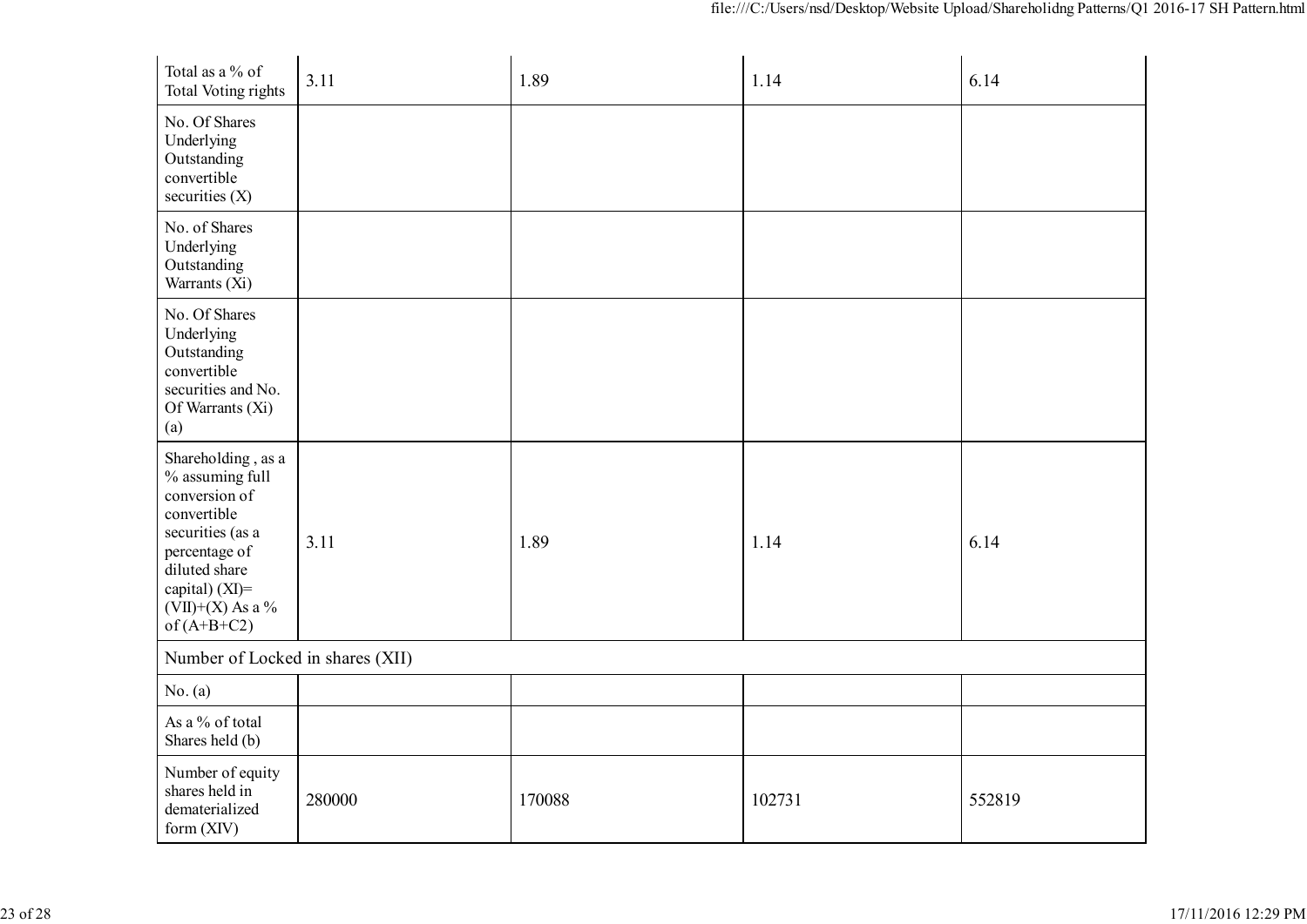| Reason for not providing PAN    |  |  |  |  |
|---------------------------------|--|--|--|--|
| Reason for not<br>providing PAN |  |  |  |  |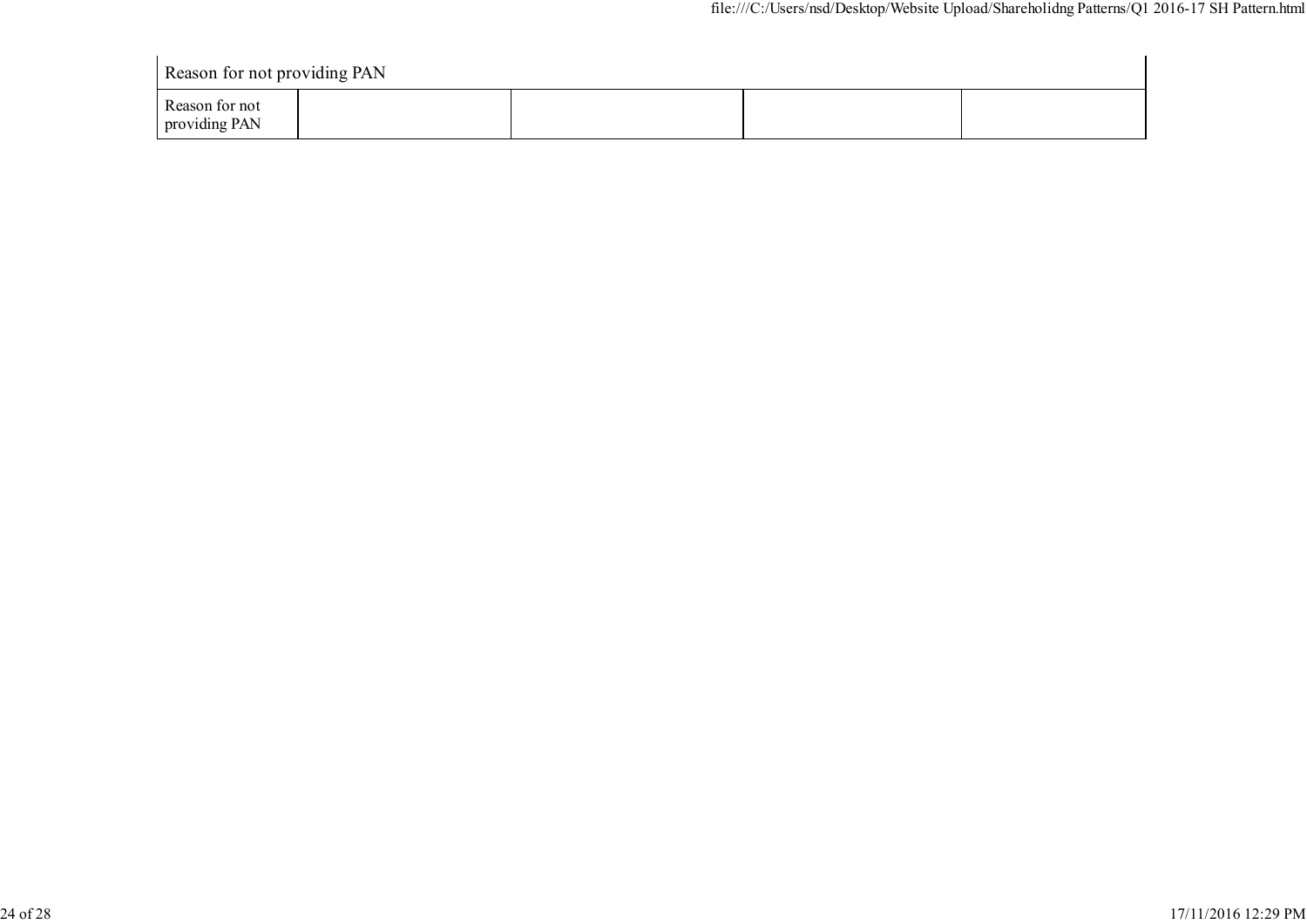| Any Other (specify)                                                                                                  |                            |                     |                                                       |                                           |                          |  |  |
|----------------------------------------------------------------------------------------------------------------------|----------------------------|---------------------|-------------------------------------------------------|-------------------------------------------|--------------------------|--|--|
| Searial No.                                                                                                          | $\mathbf{1}$               | $\overline{2}$      | $\overline{3}$                                        | $\overline{4}$                            |                          |  |  |
| Category                                                                                                             | <b>Bodies</b><br>Corporate | Clearing<br>Members | <b>Bodies Corporate</b>                               | <b>Bodies Corporate</b>                   |                          |  |  |
| Category / More<br>than 1 percentage                                                                                 | Category                   | Category            | More than 1 percentage of<br>shareholding             | More than 1 percentage of<br>shareholding |                          |  |  |
| Name of the<br>Shareholders (I)                                                                                      |                            |                     | <b>GREEN ECOLOGICAL MANAGED</b><br>SERVICES PVT. LTD. | <b>SCAN HOLDING PVT</b><br><b>LTD</b>     | Click here to<br>go back |  |  |
| PAN $(II)$                                                                                                           |                            |                     | AADCG0590M                                            | AABCS0852N                                | Total                    |  |  |
| No. of the<br>Shareholders (I)                                                                                       | 71                         | 41                  | $\mathbf{1}$                                          | $\mathbf{1}$                              | 112                      |  |  |
| No. of fully paid up<br>equity shares held<br>(IV)                                                                   | 489367                     | 19066               | 304280                                                | 113800                                    | 508433                   |  |  |
| No. Of Partly<br>paid-up equity<br>shares held (V)                                                                   |                            |                     |                                                       |                                           |                          |  |  |
| No. Of shares<br>underlying<br>Depository<br>Receipts (VI)                                                           |                            |                     |                                                       |                                           |                          |  |  |
| Total nos. shares<br>$\text{held}(\text{VII}) =$<br>$(IV)+(V)+(VI)$                                                  | 489367                     | 19066               | 304280                                                | 113800                                    | 508433                   |  |  |
| Shareholding as a<br>% of total no. of<br>shares (calculated<br>as per SCRR,<br>1957) (VIII) As a<br>% of $(A+B+C2)$ | 5.44                       | 0.21                | 3.38                                                  | 1.26                                      | 5.65                     |  |  |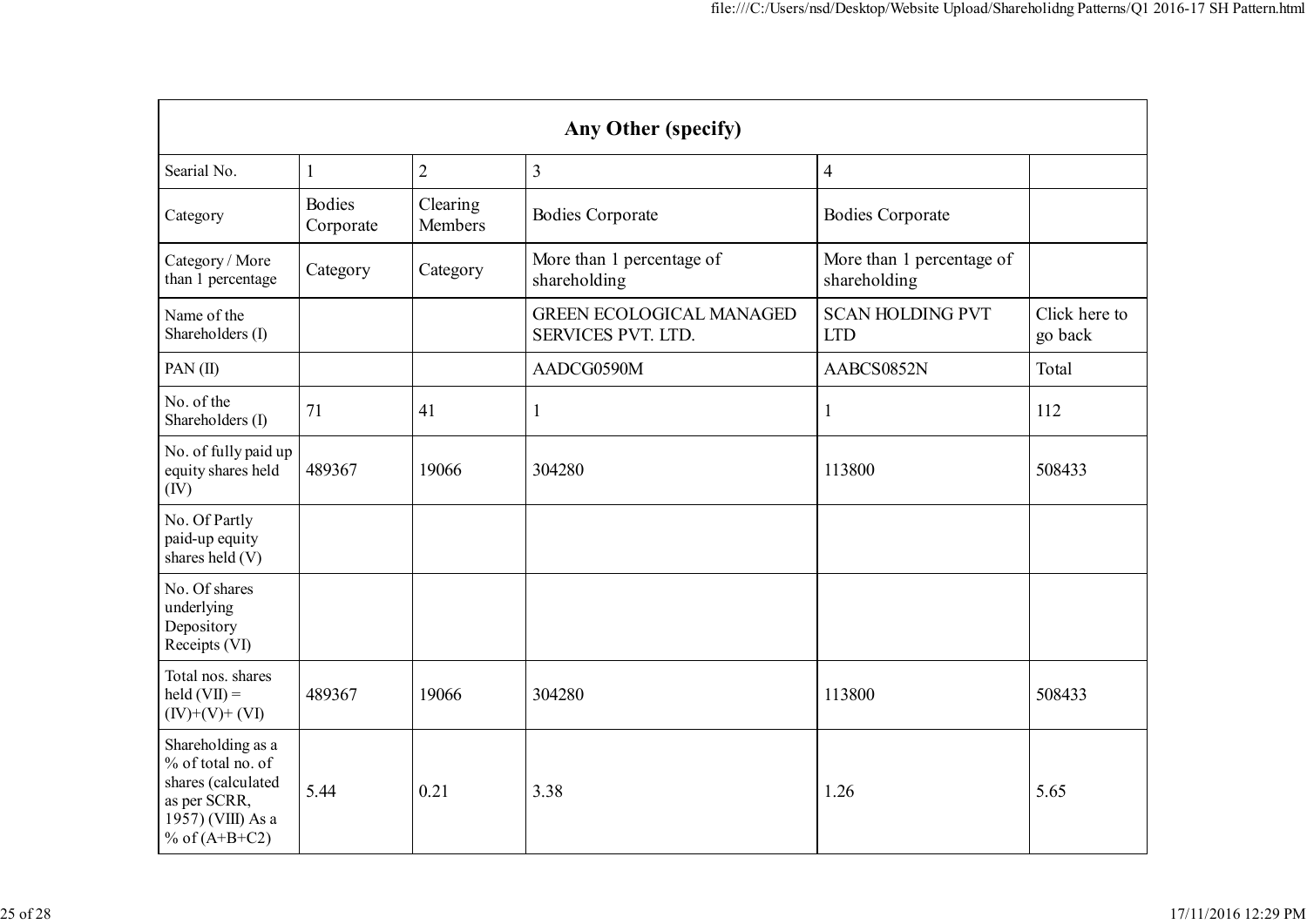| Number of Voting Rights held in each class of securities (IX)                                                                                                                           |        |       |        |        |        |
|-----------------------------------------------------------------------------------------------------------------------------------------------------------------------------------------|--------|-------|--------|--------|--------|
| Class eg: X                                                                                                                                                                             | 489367 | 19066 | 304280 | 113800 | 508433 |
| Class eg:y                                                                                                                                                                              |        |       |        |        |        |
| Total                                                                                                                                                                                   | 489367 | 19066 | 304280 | 113800 | 508433 |
| Total as a % of<br>Total Voting rights                                                                                                                                                  | 5.44   | 0.21  | 3.38   | 1.26   | 5.65   |
| No. Of Shares<br>Underlying<br>Outstanding<br>convertible<br>securities $(X)$                                                                                                           |        |       |        |        |        |
| No. of Shares<br>Underlying<br>Outstanding<br>Warrants (Xi)                                                                                                                             |        |       |        |        |        |
| No. Of Shares<br>Underlying<br>Outstanding<br>convertible<br>securities and No.<br>Of Warrants (Xi)<br>(a)                                                                              |        |       |        |        |        |
| Shareholding, as a<br>% assuming full<br>conversion of<br>convertible<br>securities (as a<br>percentage of<br>diluted share<br>capital) $(XI)$ =<br>$(VII)+(X)$ As a %<br>of $(A+B+C2)$ | 5.44   | 0.21  | 3.38   | 1.26   | 5.65   |
| Number of Locked in shares (XII)                                                                                                                                                        |        |       |        |        |        |
| No. (a)                                                                                                                                                                                 |        |       |        |        |        |